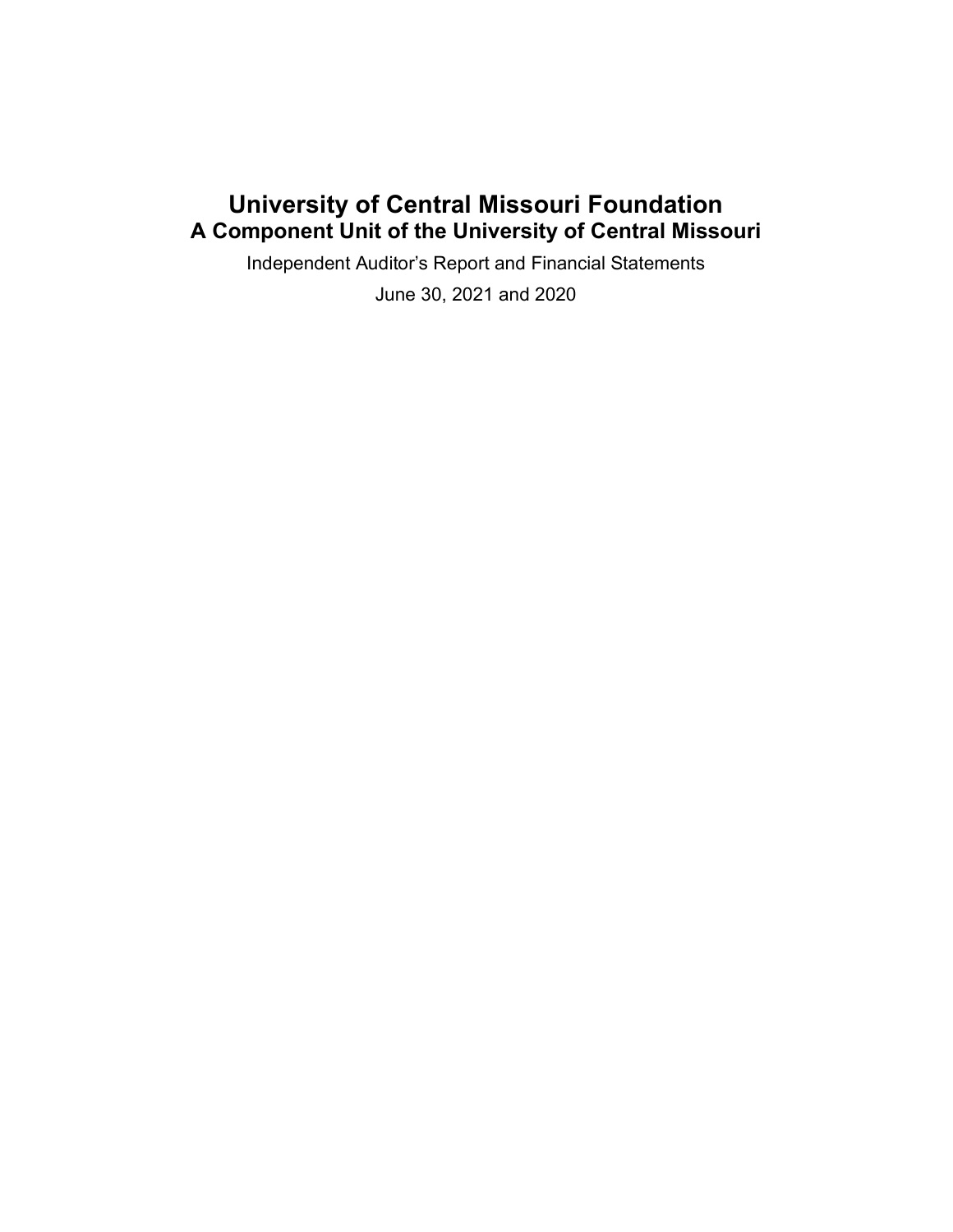# University of Central Missouri Foundation A Component Unit of the University of Central Missouri June 30, 2021 and 2020

## **Contents**

### Financial Statements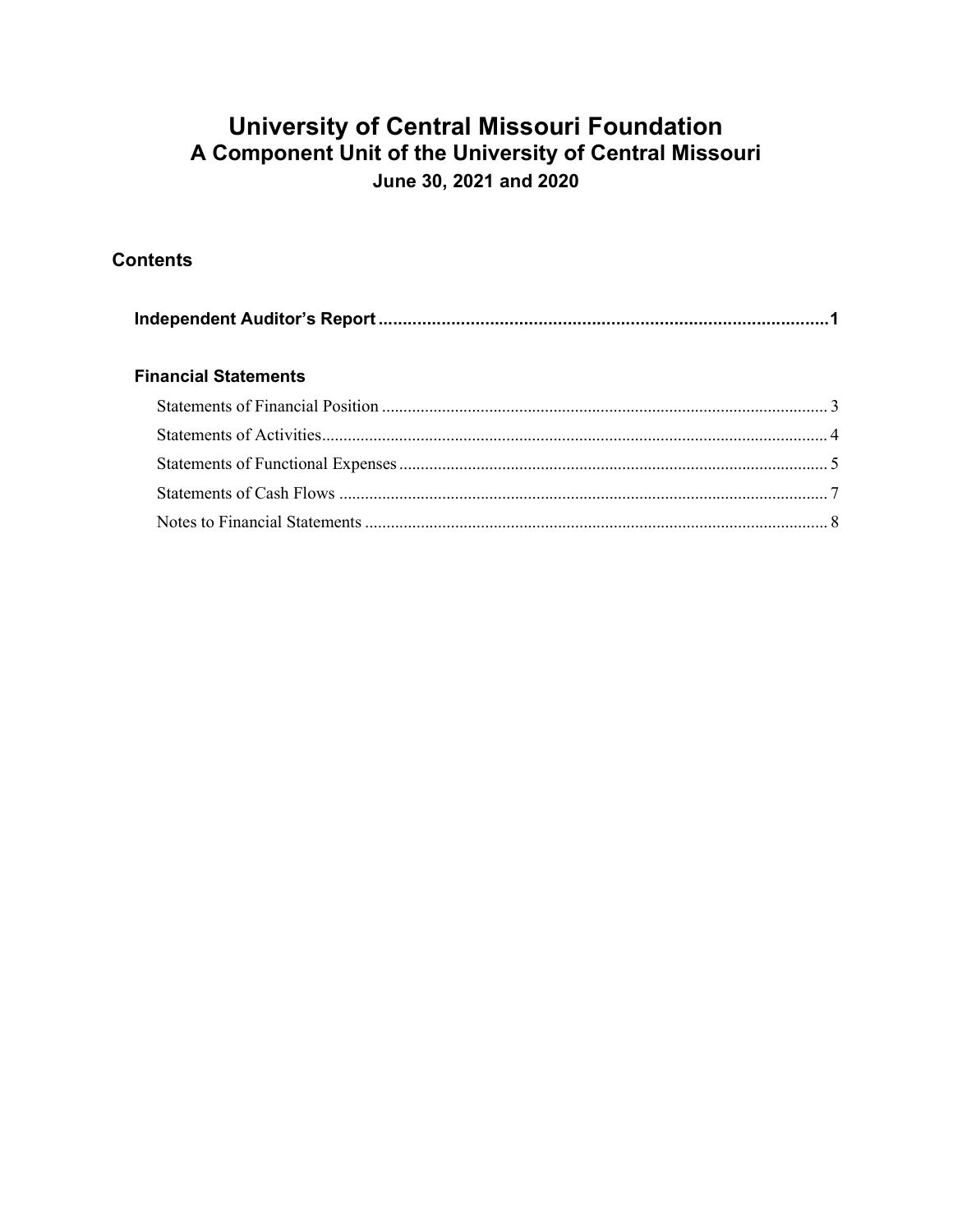

## Independent Auditor's Report

Board of Directors University of Central Missouri Foundation Warrensburg, Missouri

We have audited the accompanying financial statements of University of Central Missouri Foundation, a component unit of the University of Central Missouri, which comprise the statements of financial position as of June 30, 2021 and 2020, and the related statements of activities, functional expenses, and cash flows for the years then ended, and the related notes to the financial statements.

#### Management's Responsibility for the Financial Statements

Management is responsible for the preparation and fair presentation of these financial statements in accordance with accounting principles generally accepted in the United States of America; this includes the design, implementation, and maintenance of internal control relevant to the preparation and fair presentation of financial statements that are free from material misstatement, whether due to fraud or error.

#### Auditor's Responsibility

Our responsibility is to express an opinion on these financial statements based on our audits. We conducted our audits in accordance with auditing standards generally accepted in the United States of America. Those standards require that we plan and perform the audit to obtain reasonable assurance about whether the financial statements are free from material misstatement.

An audit involves performing procedures to obtain audit evidence about the amounts and disclosures in the financial statements. The procedures selected depend on the auditor's judgment, including the assessment of the risks of material misstatement of the financial statements, whether due to fraud or error. In making those risk assessments, the auditor considers internal control relevant to the entity's preparation and fair presentation of the financial statements in order to design audit procedures that are appropriate in the circumstances, but not for the purpose of expressing an opinion on the effectiveness of the entity's internal control. Accordingly, we express no such opinion. An audit also includes evaluating the appropriateness of accounting policies used and the reasonableness of significant accounting estimates made by management, as well as evaluating the overall presentation of the financial statements.

We believe that the audit evidence we have obtained is sufficient and appropriate to provide a basis for our audit opinion.

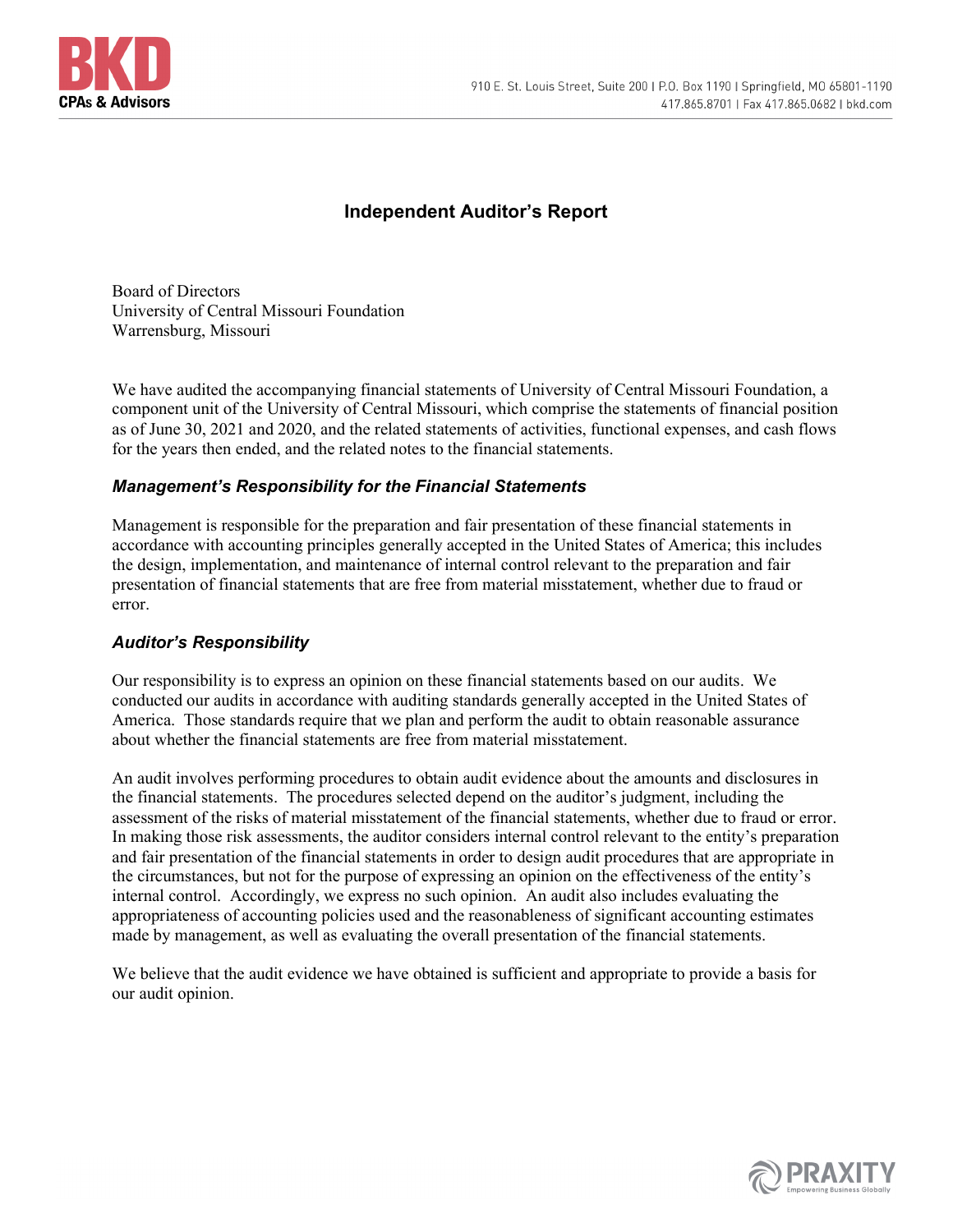Board of Directors University of Central Missouri Foundation Page 2

### **Opinion**

In our opinion, the financial statements referred to above present fairly, in all material respects, the financial position of University of Central Missouri Foundation as of June 30, 2021 and 2020, and the changes in its net assets and its cash flows for the years then ended in accordance with accounting principles generally accepted in the United States of America.

**BKD,LLP** 

Springfield, Missouri September 13, 2021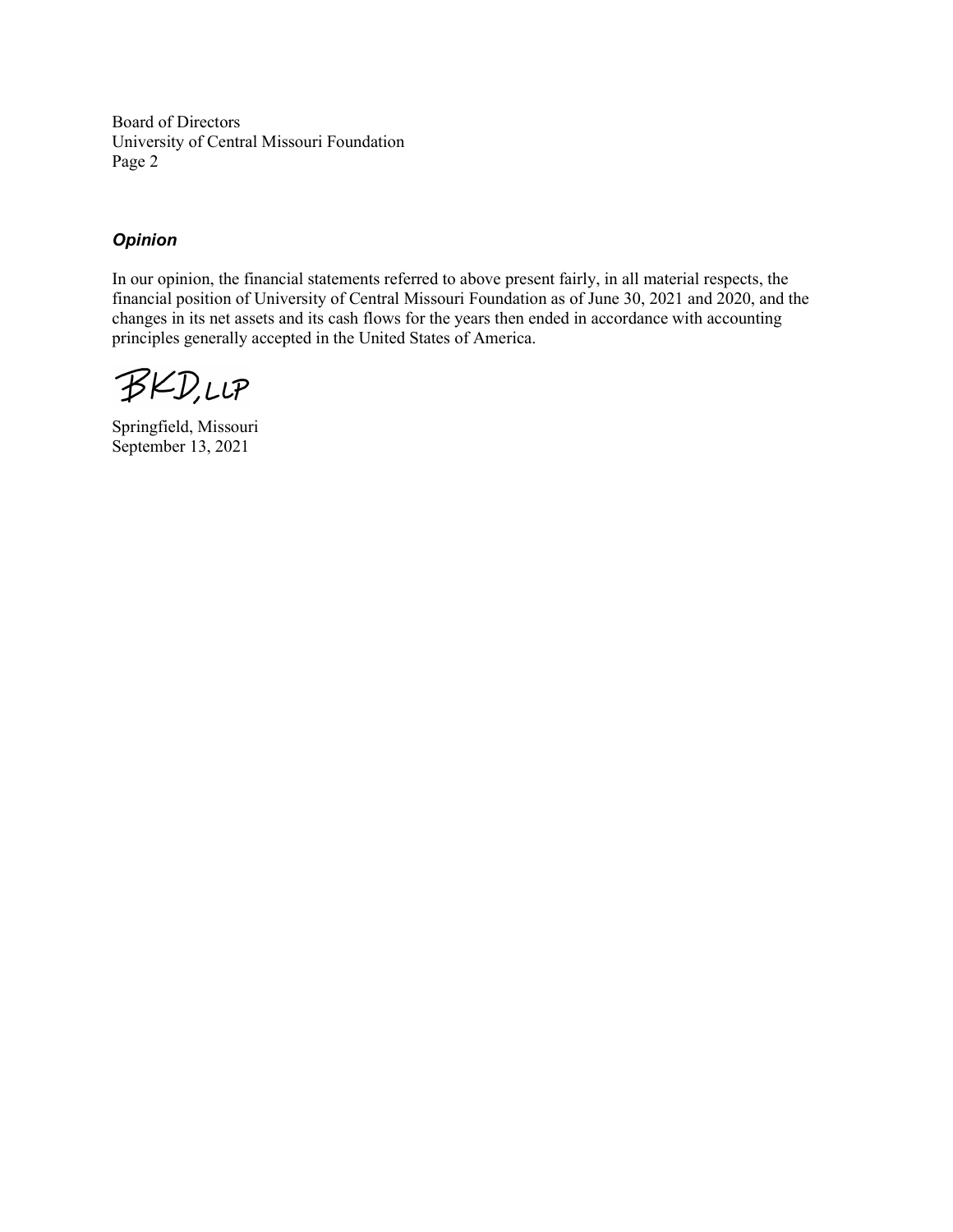| <b>University of Central Missouri Foundation</b><br>A Component Unit of the University of Central Missouri<br><b>Statements of Financial Position</b><br>June 30, 2021 and 2020 |                                                |                                              |
|---------------------------------------------------------------------------------------------------------------------------------------------------------------------------------|------------------------------------------------|----------------------------------------------|
|                                                                                                                                                                                 | 2021                                           | 2020                                         |
| Assets                                                                                                                                                                          |                                                |                                              |
| Cash<br>Investments<br>Accrued investment income                                                                                                                                | \$<br>698,430<br>76,068,001<br>214,819         | \$<br>505,503<br>61,558,093<br>233,416       |
| Contributions receivable, net<br>Notes receivable<br>Cash surrender value of life insurance<br>Beneficial interests in trusts                                                   | 1,567,816<br>1,928,363<br>537,175<br>1,168,836 | 1,193,500<br>2,154,000<br>512,456<br>885,088 |
| Prepaid expenses                                                                                                                                                                | 9,712                                          | 21,078                                       |
| Total assets                                                                                                                                                                    | 82, 193, 152                                   | 67,063,134<br>S.                             |
| <b>Liabilities and Net Assets</b>                                                                                                                                               |                                                |                                              |
| <b>Liabilities</b><br>Accrued expenses and due to University<br>Annuities payable                                                                                               | $\mathcal{S}$<br>659,208<br>1,272,478          | $\mathbb S$<br>393,972<br>1,392,061          |
| Total liabilities                                                                                                                                                               | 1,931,686                                      | 1,786,033                                    |
| <b>Net Assets</b><br>Without donor restrictions<br>With donor restrictions                                                                                                      | 9,544,835<br>70,716,631                        | 8,040,388<br>57,236,713                      |
| Total net assets                                                                                                                                                                | 80,261,466                                     | 65,277,101                                   |
| Total liabilities and net assets                                                                                                                                                |                                                | \$67,063,134                                 |
|                                                                                                                                                                                 | 82,193,152<br><sup>8</sup>                     |                                              |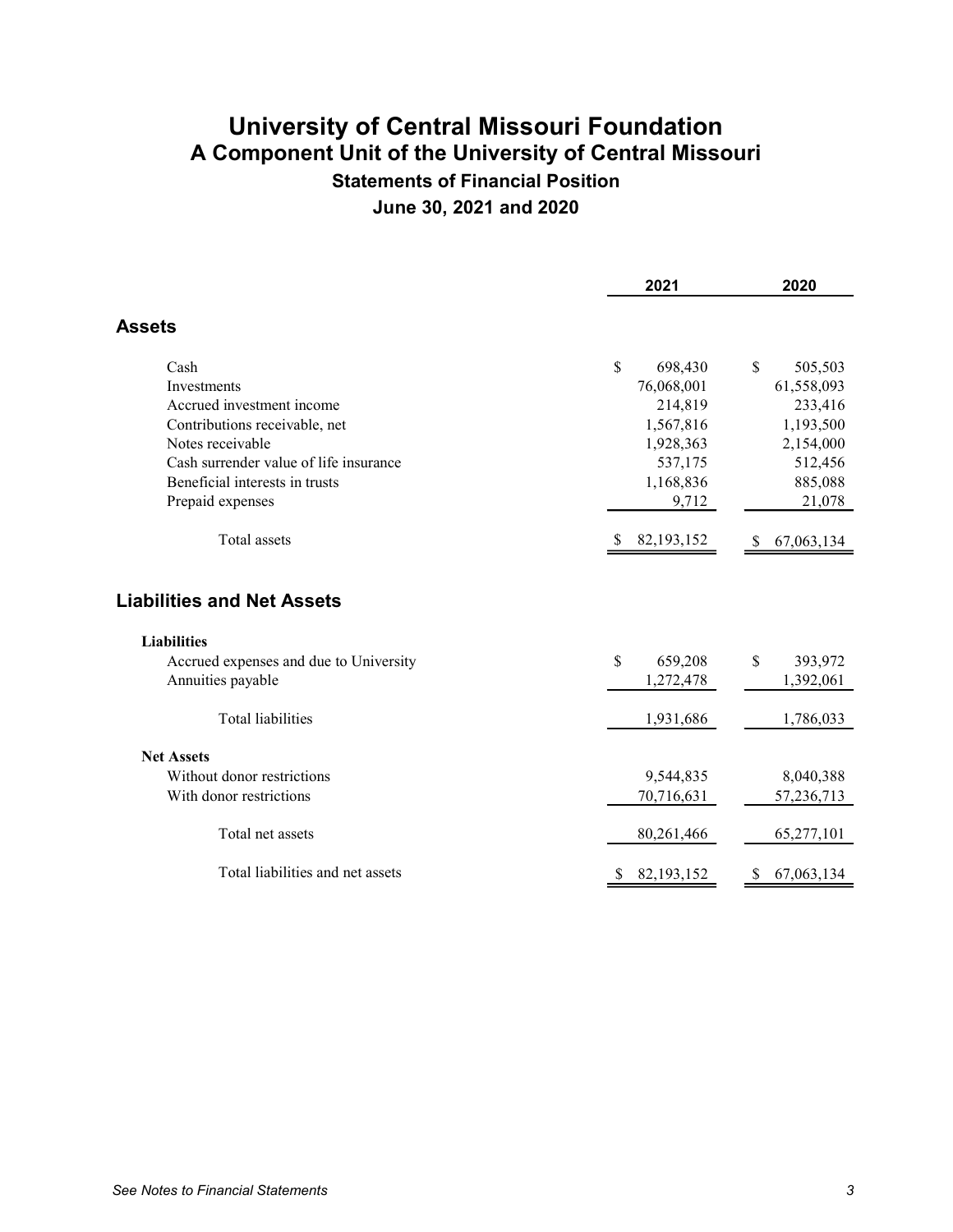# University of Central Missouri Foundation A Component Unit of the University of Central Missouri

|                                                                | A Component Unit of the University of Central Missouri | <b>Statements of Activities</b>                      |                                    |                            |                           |                               |
|----------------------------------------------------------------|--------------------------------------------------------|------------------------------------------------------|------------------------------------|----------------------------|---------------------------|-------------------------------|
|                                                                |                                                        |                                                      |                                    |                            |                           |                               |
|                                                                |                                                        |                                                      | Years Ended June 30, 2021 and 2020 |                            |                           |                               |
|                                                                |                                                        |                                                      |                                    |                            |                           |                               |
|                                                                | <b>Without Donor</b>                                   | 2021<br><b>With Donor</b>                            |                                    | <b>Without Donor</b>       | 2020<br><b>With Donor</b> |                               |
|                                                                | <b>Restrictions</b>                                    | <b>Restrictions</b>                                  | Total                              | <b>Restrictions</b>        | <b>Restrictions</b>       | Total                         |
| <b>Revenues, Gains, and Other Support</b>                      |                                                        |                                                      |                                    |                            |                           |                               |
| Gifts                                                          | 350,662<br>825,667                                     | S.<br>4,936,521<br>346,087                           | 5,287,183<br>S.<br>1,171,754       | S.<br>401,568<br>1,133,522 | \$5,049,555<br>370,909    | \$.<br>5,451,123<br>1,504,431 |
| In-kind gifts<br>Other income                                  | 406                                                    | 97,044                                               | 97,450                             | 10,000                     | 138,992                   | 148,992                       |
| Net investment income                                          | 356,401                                                | 969,711                                              | 1,326,112                          | 337,956                    | 1,044,825                 | 1,382,781                     |
| Net realized and unrealized                                    |                                                        |                                                      |                                    |                            |                           |                               |
| gain (loss) on investments and                                 |                                                        |                                                      |                                    |                            |                           |                               |
| beneficial interests in trusts<br>Change in donor restrictions | 2,130,534<br>(38, 459)                                 | 10,450,037<br>38,459                                 | 12,580,571                         | 774,943<br>(6,583)         | (217, 883)<br>6,583       | 557,060                       |
| Net assets released from restrictions                          | 3,453,858                                              | (3,453,858)                                          |                                    | 2,955,847                  | (2,955,847)               |                               |
| Total revenues, gains, and other                               |                                                        |                                                      |                                    |                            |                           |                               |
| support                                                        | 7,079,069                                              | 13,384,001                                           | 20,463,070                         | 5,607,253                  | 3,437,134                 | 9,044,387                     |
| <b>Expenses and Losses</b>                                     |                                                        |                                                      |                                    |                            |                           |                               |
| Foundation expenses                                            |                                                        |                                                      |                                    |                            |                           |                               |
| General administrative                                         | 1,200,208                                              |                                                      | 1,200,208                          | 1,139,383                  |                           | 1,139,383                     |
| Fundraising                                                    | 1,245,287                                              |                                                      | 1,245,287                          | 1,592,557                  |                           | 1,592,557                     |
| Total Foundation expenses                                      | 2,445,495                                              | $\sim$                                               | 2,445,495                          | 2,731,940                  | $\overline{\phantom{a}}$  | 2,731,940                     |
| Expenses for University advancement                            |                                                        |                                                      |                                    |                            |                           |                               |
| Program expenses<br>Scholarships                               | 1,323,292                                              |                                                      | 1,323,292                          | 1,145,927                  |                           | 1,145,927                     |
| Academic support - TV                                          | 241,167                                                | $\overline{\phantom{a}}$<br>$\overline{\phantom{a}}$ | 241,167                            | 334,258                    |                           | 334,258                       |
| Student services - athletics                                   | 715,382                                                | $\overline{\phantom{a}}$                             | 715,382                            | 631,034                    |                           | 631,034                       |
| Instruction and other departmental                             | 381,378                                                | $\overline{\phantom{a}}$                             | 381,378                            | 519,607                    | $\overline{\phantom{a}}$  | 519,607                       |
| Support services                                               |                                                        |                                                      |                                    |                            |                           |                               |
| Institutional support - facilities                             | 467,908                                                |                                                      | 467,908                            | 105,250                    | $\overline{\phantom{a}}$  | 105,250                       |
| Total expenses for University<br>advancement                   | 3,129,127                                              | $\overline{a}$                                       | 3,129,127                          | 2,736,076                  |                           | 2,736,076                     |
| Actuarial (gain) loss on annuity obligations                   | $\overline{\phantom{a}}$                               | (95, 917)                                            | (95, 917)                          |                            | 342,237                   | 342,237                       |
| Total expenses and losses                                      | 5,574,622                                              | (95, 917)                                            | 5,478,705                          | 5,468,016                  | 342,237                   | 5,810,253                     |
| <b>Change in Net Assets</b>                                    | 1,504,447                                              | 13,479,918                                           | 14,984,365                         | 139,237                    | 3,094,897                 | 3,234,134                     |
| Net Assets, Beginning of Year                                  | 8,040,388                                              | 57,236,713                                           | 65,277,101                         | 7,901,151                  | 54, 141, 816              | 62,042,967                    |
|                                                                |                                                        |                                                      |                                    |                            |                           |                               |
| Net Assets, End of Year                                        | 9,544,835                                              | \$ 70,716,631                                        | \$80,261,466                       | 8,040,388                  | \$57,236,713              | \$65,277,101                  |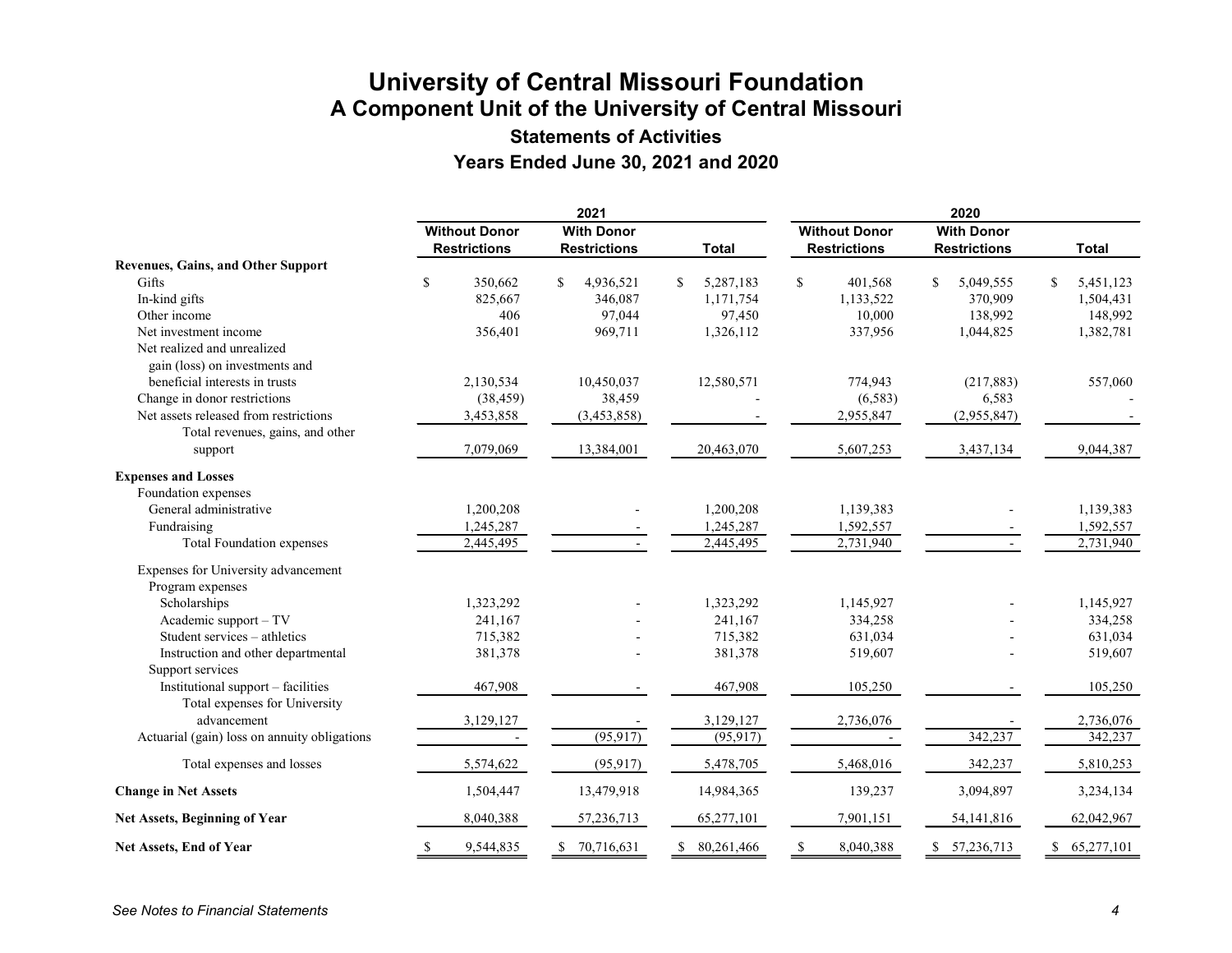# University of Central Missouri Foundation A Component Unit of the University of Central Missouri Statement of Functional Expenses Year Ended June 30, 2021

|                              |                          |                                          |                                                 |                                            | <b>Statement of Functional Expenses</b><br>Year Ended June 30, 2021 |                                    | A Component Unit of the University of Central Missouri |                            |                                   |               |
|------------------------------|--------------------------|------------------------------------------|-------------------------------------------------|--------------------------------------------|---------------------------------------------------------------------|------------------------------------|--------------------------------------------------------|----------------------------|-----------------------------------|---------------|
|                              |                          |                                          |                                                 | <b>Expenses for University Advancement</b> |                                                                     |                                    |                                                        | <b>Foundation Expenses</b> |                                   |               |
|                              | Scholarships             | Academic<br>Support -<br>TV              | <b>Student</b><br>Services-<br><b>Athletics</b> | Instruction<br>and Other<br>Departmental   | Institutional<br>Support –<br><b>Facilities</b>                     | University<br>Advancement<br>Total | General<br>Administrative                              | <b>Fundraising</b>         | <b>Foundation</b><br><b>Total</b> | Total         |
| Contributed services from    |                          |                                          |                                                 |                                            |                                                                     |                                    |                                                        |                            |                                   |               |
| University                   | \$                       | <sup>S</sup><br>$\overline{\phantom{a}}$ | - S<br>$\overline{\phantom{a}}$                 | <b>S</b><br>$\sim$                         | -S<br>$\sim$                                                        | - \$<br>$\overline{\phantom{a}}$   | 539,577<br>-S                                          | 285,394<br>-S              | 824,971<br>-S                     | 824,971<br>-S |
| Salaries and benefits        | 15,445                   | 148,524                                  | 6,050                                           | 164,119                                    | $\overline{\phantom{a}}$                                            | 334,138                            | 370,891                                                | 435,301                    | 806,192                           | 1,140,330     |
| Travel                       | $\overline{\phantom{0}}$ | 173                                      | 71,308                                          | 5,630                                      | $\overline{\phantom{a}}$                                            | 77,111                             | $\overline{\phantom{a}}$                               | (856)                      | (856)                             | 76,255        |
| Professional services        |                          | 35                                       | 255,319                                         | 16,188                                     | 134                                                                 | 271,676                            | 134,067                                                | 130,591                    | 264,658                           | 536,334       |
| Advertising and underwriting |                          | 228                                      | 64,891                                          | (45)                                       | $\sim$                                                              | 65,074                             | 45                                                     | (998)                      | (953)                             | 64,121        |
| Bad debts                    |                          | $\overline{\phantom{a}}$                 | $\overline{\phantom{m}}$                        | $\overline{\phantom{a}}$                   | $\overline{\phantom{a}}$                                            | $\overline{\phantom{a}}$           | 46,322                                                 | $\overline{\phantom{a}}$   | 46,322                            | 46,322        |
| <b>Bank</b> fees             |                          | $\sim$                                   | $\overline{\phantom{a}}$                        |                                            |                                                                     | $\overline{\phantom{a}}$           | 39,047                                                 | 8,080                      | 47,127                            | 47,127        |
| Food and beverage            | $\overline{\phantom{a}}$ | 1,767                                    | 5,876                                           | 3,212                                      | $\overline{\phantom{a}}$                                            | 10,855                             | 6,040                                                  | 62,361                     | 68,401                            | 79,256        |
| Fundraising events           | $\overline{\phantom{0}}$ | $\overline{\phantom{a}}$                 | $\overline{\phantom{0}}$                        |                                            | $\overline{\phantom{0}}$                                            | $\overline{\phantom{a}}$           | $\overline{\phantom{a}}$                               | 90,352                     | 90,352                            | 90,352        |
| In-kind gifts                |                          | 50,758                                   | 60,347                                          | 58,858                                     |                                                                     | 169,963                            | 696                                                    | 118,995                    | 119,691                           | 289,654       |
| Promotions and recruiting    |                          | $\overline{\phantom{a}}$                 | 50,598                                          | 45                                         |                                                                     | 50,643                             | 13,850                                                 | 37,967                     | 51,817                            | 102,460       |
| University equipment         |                          | 153                                      | 162,703                                         | 66,931                                     | 417                                                                 | 230,204                            |                                                        | 1,147                      | 1,147                             | 231,351       |
| University capital projects  |                          | $\overline{\phantom{a}}$                 | $\overline{\phantom{a}}$                        | 11,735                                     | 466,857                                                             | 478,592                            |                                                        | $\overline{\phantom{a}}$   | $\overline{\phantom{a}}$          | 478,592       |
|                              |                          |                                          |                                                 |                                            |                                                                     |                                    |                                                        |                            |                                   |               |
| Office supplies, postage,    | 135                      | 39,529                                   | 38,290                                          | 37,890                                     | 500                                                                 | 116,344                            | 49,673                                                 | 76,953                     | 126,626                           | 242,970       |
| memberships, and other       |                          | $\sim$                                   | $\sim$                                          | 16,815                                     | $\sim$                                                              | 1,324,527                          | $\overline{a}$                                         | $\sim$                     | $\sim$                            | 1,324,527     |
| Scholarships and awards      | 1,307,712                |                                          |                                                 |                                            |                                                                     |                                    |                                                        |                            |                                   |               |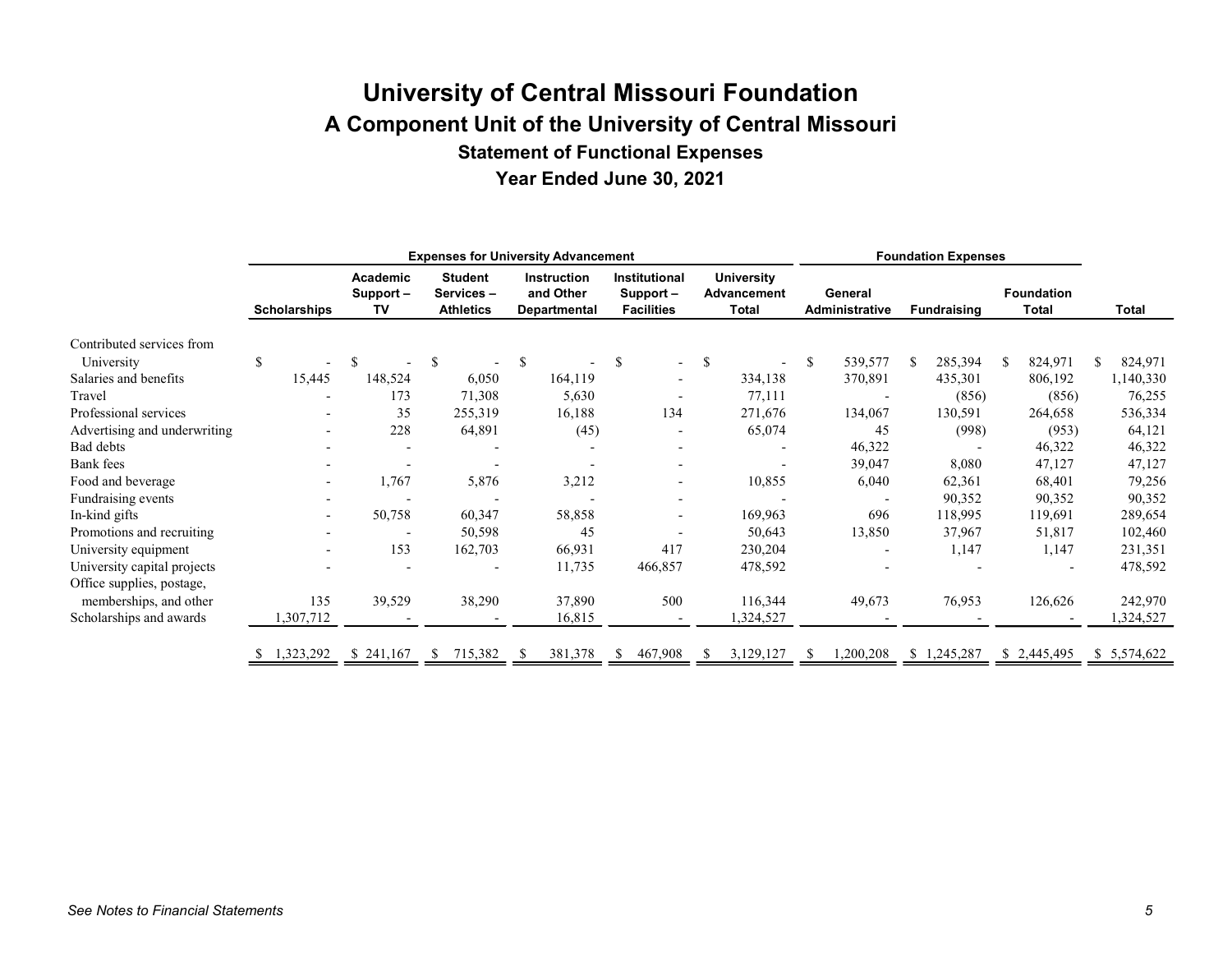# University of Central Missouri Foundation A Component Unit of the University of Central Missouri Statement of Functional Expenses Year Ended June 30, 2020

|                                                                              |                                           |                          |                                 |                                                                  | Year Ended June 30, 2020      |                                    |                           |                            |                          |                                |
|------------------------------------------------------------------------------|-------------------------------------------|--------------------------|---------------------------------|------------------------------------------------------------------|-------------------------------|------------------------------------|---------------------------|----------------------------|--------------------------|--------------------------------|
|                                                                              |                                           | Academic                 | <b>Student</b>                  | <b>Expenses for University Advancement</b><br><b>Instruction</b> | Institutional                 | <b>University</b>                  |                           | <b>Foundation Expenses</b> |                          |                                |
|                                                                              | Scholarships                              | Support-<br>TV           | Services-<br>Athletics          | and Other<br><b>Departmental</b>                                 | Support-<br><b>Facilities</b> | Advancement<br>Total               | General<br>Administrative | <b>Fundraising</b>         | Foundation<br>Total      | Total                          |
| Contributed services from                                                    |                                           |                          |                                 |                                                                  |                               |                                    |                           |                            |                          |                                |
| University                                                                   | <sup>\$</sup><br>$\overline{\phantom{a}}$ | -S<br>$\sim$             | - S<br>$\overline{\phantom{a}}$ | - S                                                              | - S                           | $-$ \$<br>$\overline{\phantom{a}}$ | 630,720<br>- \$           | 502,761<br>-S              | 1,133,481<br>-S          | \$1,133,481                    |
| Salaries and benefits                                                        | 6,825                                     | 175,626                  | 16,720                          | 151,262                                                          | $\overline{\phantom{a}}$      | 350,433                            | 233,794                   | 622,493                    | 856,287                  | 1,206,720                      |
| Travel                                                                       | 104                                       | 906                      | 60,290                          | 44,453                                                           | $\overline{\phantom{a}}$      | 105,753                            | 1,823                     | 4,422                      | 6,245                    | 111,998                        |
| Professional services                                                        | $\overline{\phantom{a}}$                  | 22,900                   | 177,625                         | 19,840                                                           | 6,939                         | 227,304                            | 150,621                   | 132,974                    | 283,595                  | 510,899                        |
| Advertising and underwriting                                                 | $\overline{\phantom{a}}$                  | 3,061                    | 27,570                          | 1,358                                                            | $\overline{\phantom{a}}$      | 31,989                             |                           | (260)                      | (260)                    | 31,729                         |
| Bad debts                                                                    | $\overline{\phantom{a}}$                  | $\overline{\phantom{a}}$ | $\overline{\phantom{a}}$        | $\overline{\phantom{a}}$                                         | $\overline{\phantom{a}}$      | $\overline{\phantom{0}}$           | 11,852                    | $\overline{\phantom{a}}$   | 11,852                   | 11,852                         |
|                                                                              | $\overline{\phantom{a}}$                  | $\overline{\phantom{a}}$ | $\overline{\phantom{a}}$        | $\overline{a}$                                                   |                               | $\overline{\phantom{a}}$           | 37,360                    | 7,695                      | 45,055                   | 45,055                         |
|                                                                              |                                           |                          | 18,559                          | 6,718                                                            | $\overline{\phantom{a}}$      | 31,068                             | 4,764                     | 92,646                     | 97,410                   | 128,478                        |
|                                                                              | 4,491                                     | 1,300                    |                                 |                                                                  |                               |                                    |                           |                            |                          |                                |
|                                                                              | $\overline{a}$                            | $\overline{\phantom{a}}$ | (8,800)                         |                                                                  | $\overline{\phantom{a}}$      | (8,800)                            | $\overline{\phantom{0}}$  | 14,626                     | 14,626                   | 5,826                          |
| <b>Bank</b> fees<br>Food and beverage<br>Fundraising events<br>In-kind gifts |                                           | 82,577                   | 93,369                          | 46,568                                                           | 15,877                        | 238,391                            | 41                        | 132,518                    | 132,559                  |                                |
| Promotions and recruiting                                                    |                                           | 115                      | 25,935                          | 1,065                                                            |                               | 27,115                             | 13,958                    | 27,963                     | 41,921                   | 370,950<br>69,036              |
| University equipment                                                         |                                           | 2,939                    | 170,479                         | 132,683                                                          | 74,189                        | 380,290                            | 7,121                     | 1,163                      | 8,284                    | 388,574                        |
| University capital projects                                                  |                                           |                          |                                 | 50,725                                                           | 4,000                         | 54,725                             |                           | $\overline{\phantom{a}}$   | $\overline{\phantom{a}}$ |                                |
| Office supplies, postage,                                                    |                                           |                          |                                 |                                                                  |                               |                                    |                           |                            |                          |                                |
| memberships, and other                                                       | 3,744                                     | 44,834                   | 49,287                          | 44,617                                                           | 4,245                         | 146,727                            | 47,329                    | 53,556                     | 100,885                  |                                |
| Scholarships and awards                                                      | 1,130,763                                 | $\overline{\phantom{a}}$ |                                 | 20,318                                                           | $\sim$                        | 1,151,081                          | $\overline{\phantom{a}}$  | $\sim$                     | $\sim$                   | 54,725<br>247,612<br>1,151,081 |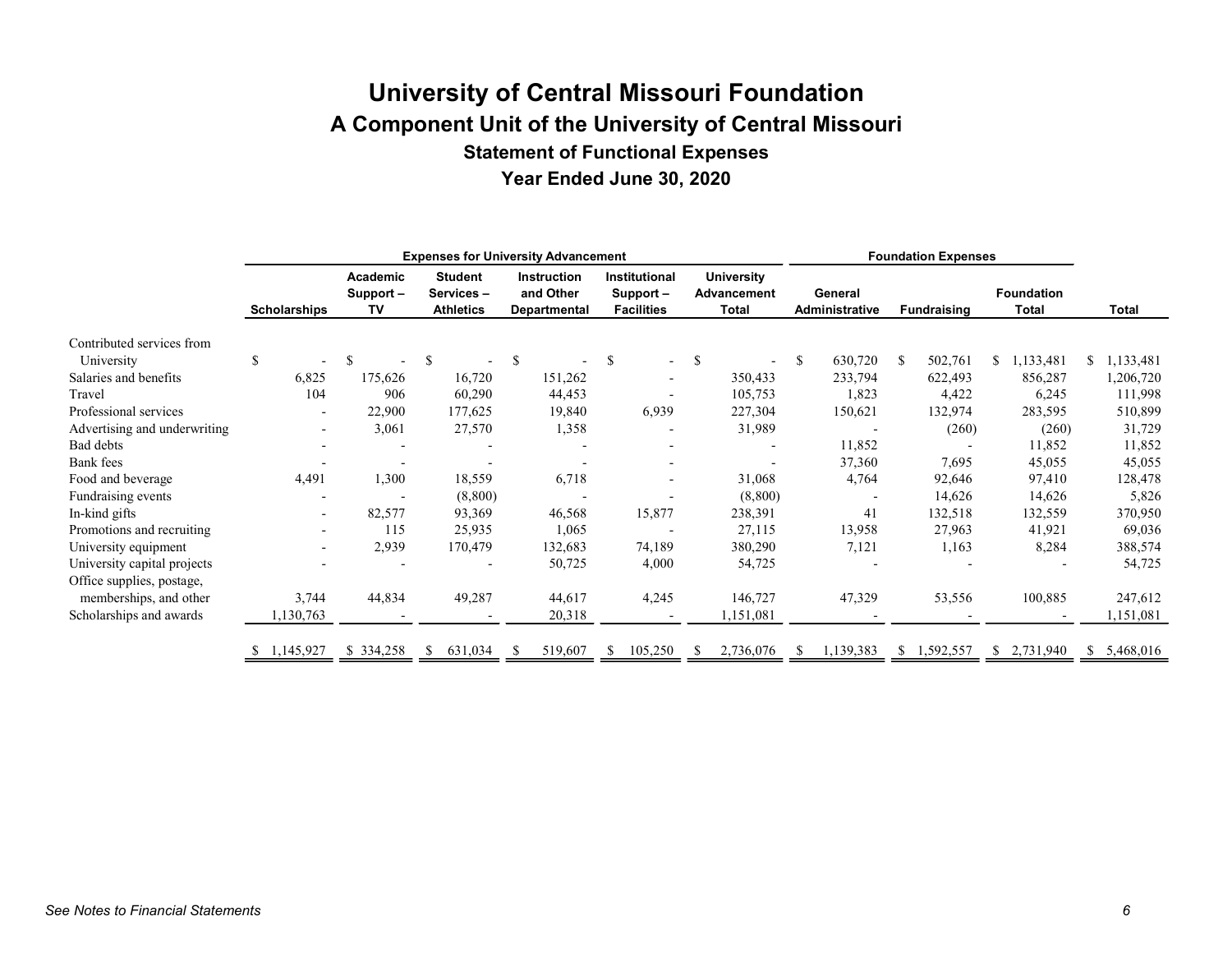# University of Central Missouri Foundation A Component Unit of the University of Central Missouri Statements of Cash Flows Years Ended June 30, 2021 and 2020

| <b>University of Central Missouri Foundation</b><br>A Component Unit of the University of Central Missouri<br><b>Statements of Cash Flows</b> |                        |               |                     |
|-----------------------------------------------------------------------------------------------------------------------------------------------|------------------------|---------------|---------------------|
|                                                                                                                                               |                        |               |                     |
|                                                                                                                                               |                        |               |                     |
|                                                                                                                                               |                        |               |                     |
|                                                                                                                                               |                        |               |                     |
|                                                                                                                                               |                        |               |                     |
| Years Ended June 30, 2021 and 2020                                                                                                            |                        |               |                     |
|                                                                                                                                               |                        |               |                     |
|                                                                                                                                               |                        |               |                     |
|                                                                                                                                               | 2021                   |               | 2020                |
|                                                                                                                                               |                        |               |                     |
| <b>Operating Activities</b>                                                                                                                   |                        |               |                     |
| Change in net assets                                                                                                                          | 14,984,365             | S.            | 3,234,134           |
| Items not requiring (providing) operating activities cash flows                                                                               |                        |               |                     |
| Net realized and unrealized gain on investments                                                                                               | (12, 580, 571)         |               | (557,060)           |
| Actuarial (gain) loss on annuity obligations                                                                                                  | (95, 917)              |               | 342,237             |
| Investment income restricted for long-term investment                                                                                         | (47, 464)              |               | (58, 546)           |
| Contributions restricted for long-term investment<br>Change in cash surrender value of life insurance                                         | (978, 054)<br>(24,719) |               | (622, 215)          |
| Issuance of annuity obligations                                                                                                               |                        |               | (29, 727)<br>27,141 |
| Changes in                                                                                                                                    |                        |               |                     |
| Contributions receivable, net                                                                                                                 | (374,316)              |               | 483,230             |
| Accrued investment income                                                                                                                     | 18,597                 |               | 23,272              |
| Prepaid expenses                                                                                                                              | 11,366                 |               | (15,388)            |
| Accrued expenses and due to University                                                                                                        | 265,236                |               | (101, 275)          |
| Net cash provided by operating activities                                                                                                     | 1,178,523              |               | 2,725,803           |
|                                                                                                                                               |                        |               |                     |
| <b>Investing Activities</b>                                                                                                                   |                        |               |                     |
| Purchase of investments                                                                                                                       | (18,959,959)           |               | (12,913,688)        |
| Proceeds from sale or maturity of investments                                                                                                 | 15,667,955             |               | 11,070,425          |
| Principal payments received on note receivable from University                                                                                | 225,637                |               | 216,169             |
| Net cash used in investing activities                                                                                                         | (3,066,367)            |               | (1,627,094)         |
| <b>Financing Activities</b>                                                                                                                   |                        |               |                     |
| Payments on annuities payable                                                                                                                 | (196, 374)             |               | (194, 361)          |
| Proceeds from contributions restricted for long-term investment                                                                               | 807,712                |               | 541,176             |
| Net cash provided by financing activities                                                                                                     | 611,338                |               | 346,815             |
|                                                                                                                                               |                        |               |                     |
| Increase (Decrease) in Cash and Restricted Cash Equivalents                                                                                   | (1,276,506)            |               | 1,445,524           |
| Cash and Restricted Cash Equivalents, Beginning of Year                                                                                       | 2,416,493              |               | 970,969             |
| Cash and Restricted Cash Equivalents, End of Year                                                                                             | 1,139,987              | $\mathcal{P}$ | 2,416,493           |
| Reconciliation of Cash and Restricted Cash Equivalents to the                                                                                 |                        |               |                     |
|                                                                                                                                               |                        |               |                     |
| <b>Statement of Financial Position</b><br>Cash                                                                                                | \$<br>698,430          | \$            | 505,503             |
| Restricted cash equivalents included in investments                                                                                           | 441,557                |               | 1,910,990           |
| Total cash and restricted cash equivalents                                                                                                    | 1,139,987              | \$            | 2,416,493           |
|                                                                                                                                               |                        |               |                     |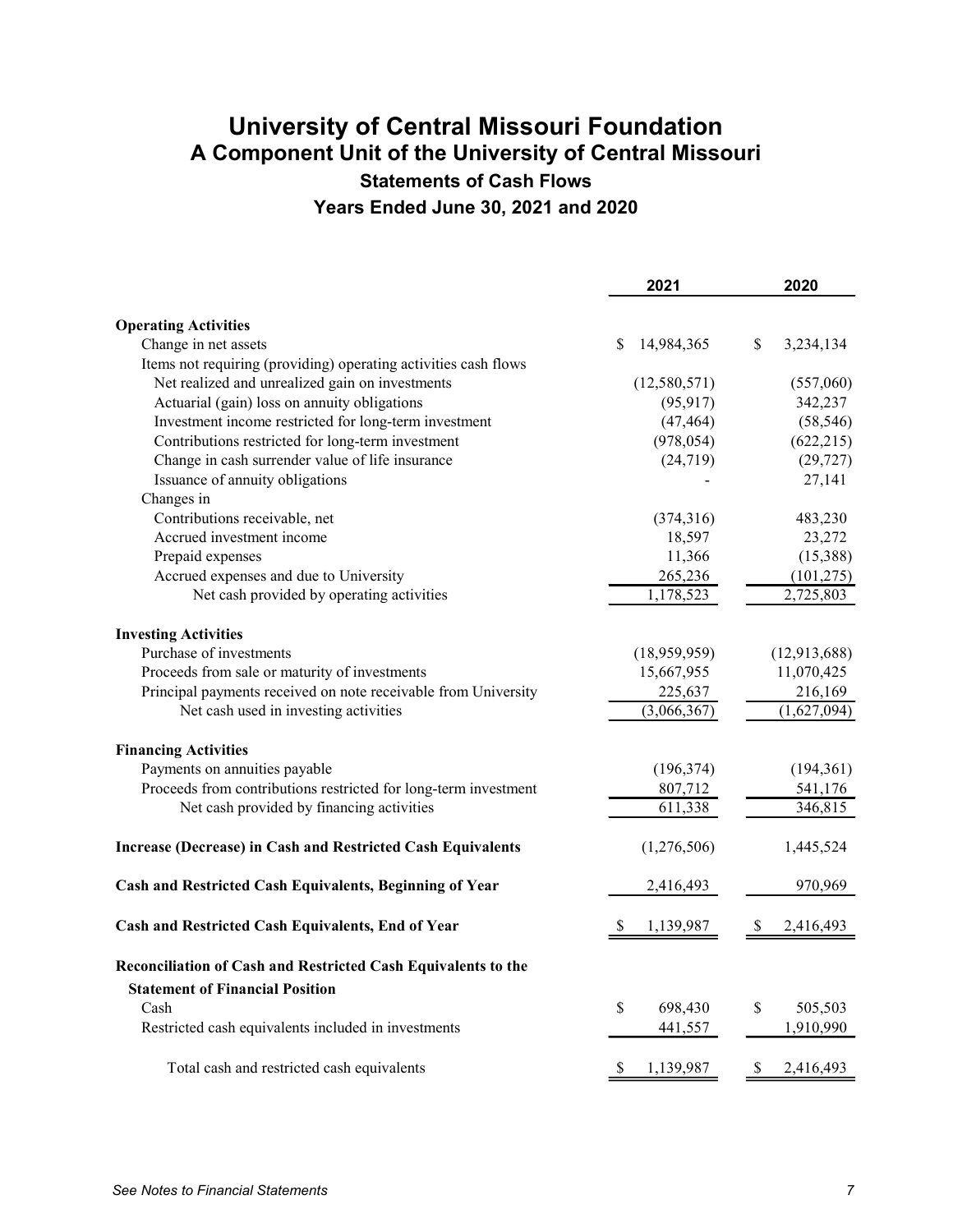## Note 1: Nature of Operations and Summary of Significant Accounting Policies

#### Nature of Operations

The University of Central Missouri Foundation (the "Foundation") is a not-for-profit corporation formed in 1979 to promote the educational, benevolent, and research purposes of the University of Central Missouri (the "University"). The Foundation is a component unit of the University. The primary purpose of the Foundation is to solicit gifts from individuals and businesses for the benefit of the University. These gifts are utilized to provide scholarships to students and financial support to various University programs in order to continue to offer a high-quality education to the students of the University.

#### Use of Estimates

The preparation of financial statements in conformity with accounting principles generally accepted in the United States of America requires management to make estimates and assumptions that affect the reported amounts of assets and liabilities, disclosure of contingent assets and liabilities at the date of the financial statements and the reported amounts of revenues and expenses during the periods. Actual results could differ from those estimates.

#### Investments and Net Investment Income

The Foundation measures securities, other than investments that qualify for the equity method of accounting, at fair value. Investments in private equity funds and hedge funds are recorded at net asset value (NAV), as a practical expedient, to determine fair value of the investments.

Net investment income includes dividend and interest income and investment expenses of \$110,523 and \$98,590 for the years ended June 30, 2021 and 2020, respectively. Gains and losses on the sale of securities are recorded on the trade date and are determined using the specific identification method. Net investment income and net realized and unrealized gains and losses are reflected in the statements of activities with or without donor restrictions based upon the existence and nature of any donor or legally imposed restrictions.

#### Management of Pooled Investments

The Foundation manages three separate investment pools designated as Pool A, Pool B, and Pool C. Pooled investments and allocation of pooled investment income are accounted for using the unit market value method. For Pool A, the annual earnings are accumulated and an annual payout is calculated based on a Board-approved spending rate that is applied to the average market value of Pool A funds.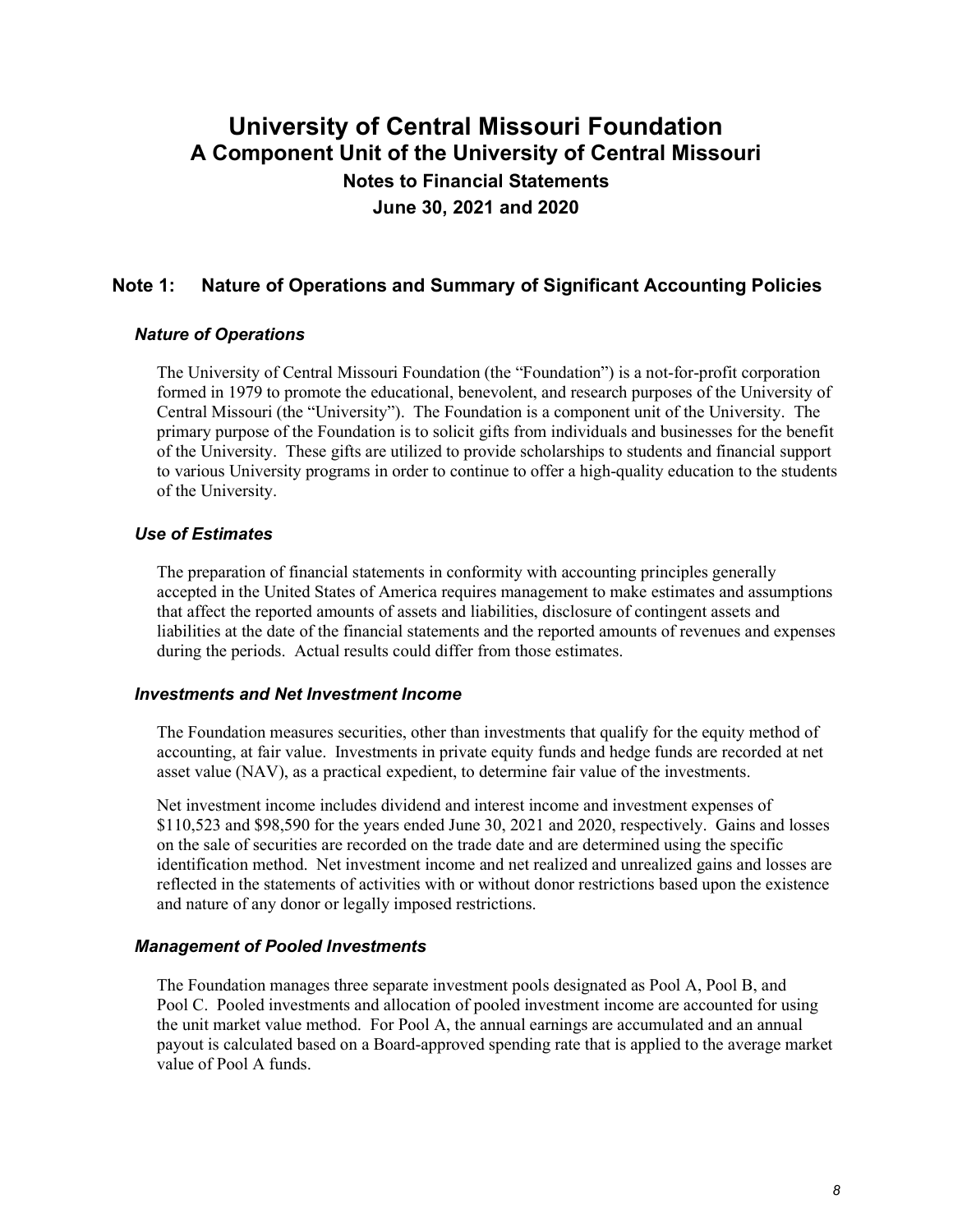Earnings in excess of the annual payout are accumulated to be used as payouts for future years. The approved spending rate to fund programs, projects, and scholarships was 3.625 percent with a 1.5 percent administration fee and no reserve funding fee for the year ended June 30, 2021. The approved spending rate to fund programs, projects and scholarships was 3.66 percent with a 1.5 percent administration fee and no reserve funding fee for the year ended June 30, 2020.

Pool A consists of endowment funds, as well as other funds functioning as endowments, funds with donor restrictions, and funds without donor restrictions. These funds are invested for capital appreciation in anticipation of greater long-term returns recognizing that current yields from interest and dividends may be lower than the total payout. Using the total rate of return methodology, when ordinary income generated by Pool A is insufficient to provide the full amount of the total payout, the remainder may be appropriated from Pool A's accumulated undistributed realized gains. In no event will the payout cause the endowment funds to decrease below the original corpus of the endowment.

Pool B consists of funds from charitable remainder annuity trusts that are invested with a goal of meeting the specified distribution amounts as provided in the trust agreements.

Pool C consists of funds from charitable gift annuities that are invested with a goal of meeting the specified distribution amounts as provided in the gift annuity agreements.

The following is a summary of the Foundation's investment and spending policies for funds functioning as endowments:

The primary objectives of the investment policy are to: (A) maintain intergenerational equity as measured by achieving a real long-term return after total spending that at least equals inflation; (B) create investment returns to meet the current and future program or expenditure needs designated by donors; (C) create a flow of investment returns to assist the Board of Directors in funding operating expenses of the Foundation, including sufficiently building operating reserves for future use; and (D) maximize risk-adjusted returns. The objectives of the spending policy are to: (A) provide consistent funding for programs, projects, or scholarships as designated by the donor(s); (B) provide for annual assessments for operating reserves and expenses; and (C) provide for long-term growth of the corpus of the investments.

The portfolio should be diversified both as to fixed income and equity holdings; the purpose of such diversification is to provide reasonable assurance that no single security or class of securities will have a disproportionate impact on the total portfolio.

The equity component of the portfolio shall range from 30 percent to 70 percent, the fixed income component shall range from 20 percent to 50 percent, alternative investments shall range from 10 percent to 20 percent and cash and cash equivalents shall range from 0 percent to 5 percent.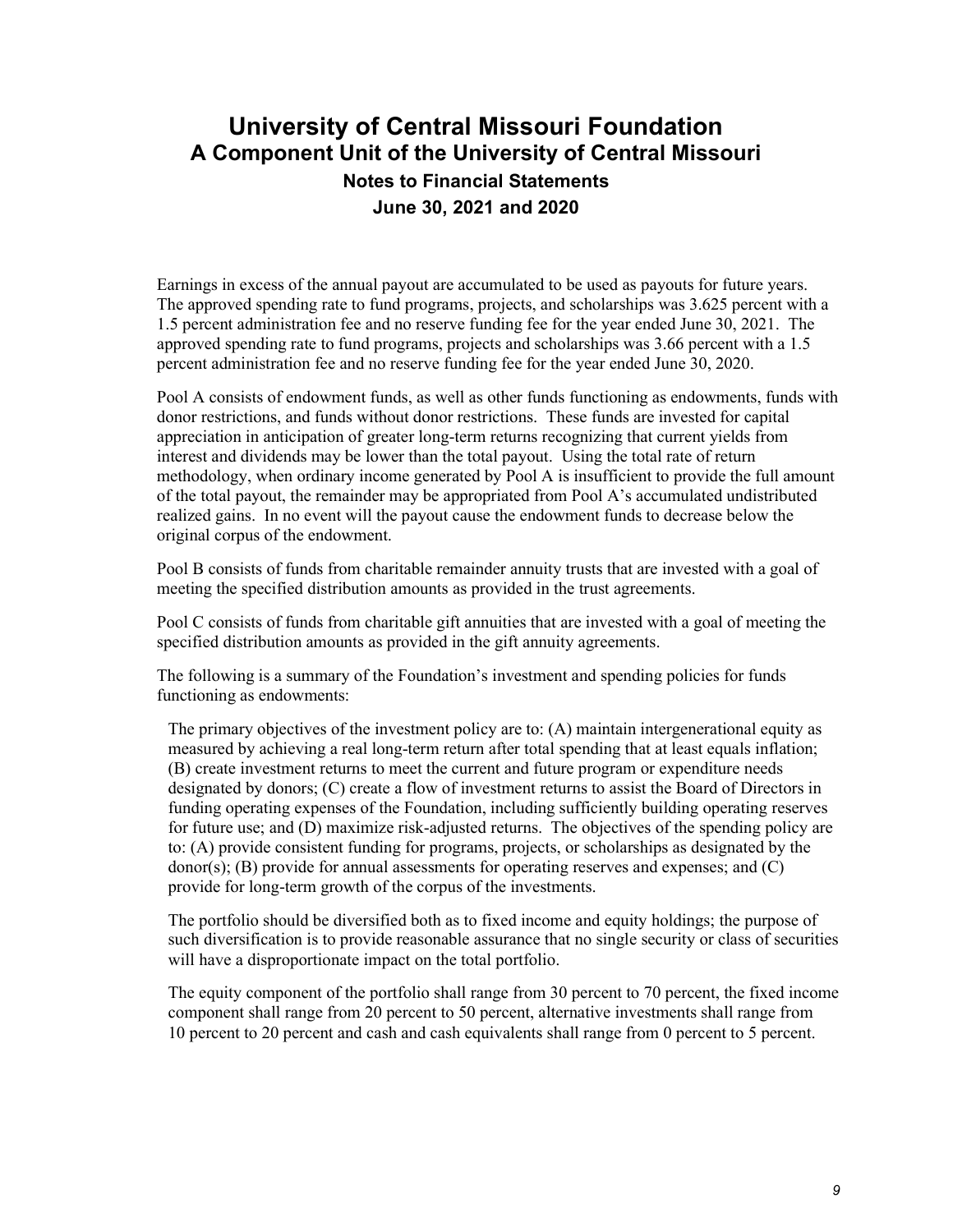The Foundation's spending policy allows for an annual distribution to scholarship and continuing project funds based upon a calculated 12-quarter rolling average market value of the portfolio times the payout rate approved by the Board. The Committee to the Board reviews the performance of the Funds Functioning as Endowments portfolio each year and establishes a payout rate in January for the next fiscal year. The total distribution for spending may include appropriations for operating reserves and expenses.

The following is a summary of the Foundation's investment and spending policies for split-interest agreements intended to apply to the charitable gift annuity and trust investment assets:

The primary objectives of the investment policy are to: (A) invest the entire gift in order to make the required annuity payments; (B) maximize return within a reasonable and prudent level of risk; and (C) maintain an appropriate asset allocation that is compatible with the required annuity payments, while still having the potential to retain at least 50 percent of the initial gift if the donor(s) live to their life expectancy.

The equity component of the portfolio shall range from 35 percent to 75 percent, the fixed income component shall range from 20 percent to 50 percent, alternative investments shall range from 0 percent to 15 percent and the cash component shall range from 0 percent to 10 percent.

All spending will be based on the contractual requirements of each charitable gift annuity and trust agreement.

The following is a summary of the investment policy for expendable funds:

The primary objectives of the investment policy are: (A) the preservation of capital while attempting to keep up with inflation; (B) the maximization of returns with minimal levels of risk; and (C) the management of liquidity requirements.

The equity component of the portfolio shall range from 0 percent to 18 percent, the fixed income component shall range from 75 percent to 100 percent, alternative investments shall range from 0 percent to 7 percent and the cash component shall range from 0 percent to 5 percent.

Spending of expendable funds will be governed by the intent of donors.

#### Net Assets

Net assets, revenues, gains, and losses are classified based on the existence or absence of donor restrictions.

Net assets without donor restrictions are available for use in general operations and not subject to donor restrictions. The Board of Directors has designated, from net assets without donor restrictions, net assets for Board-designated endowment funds.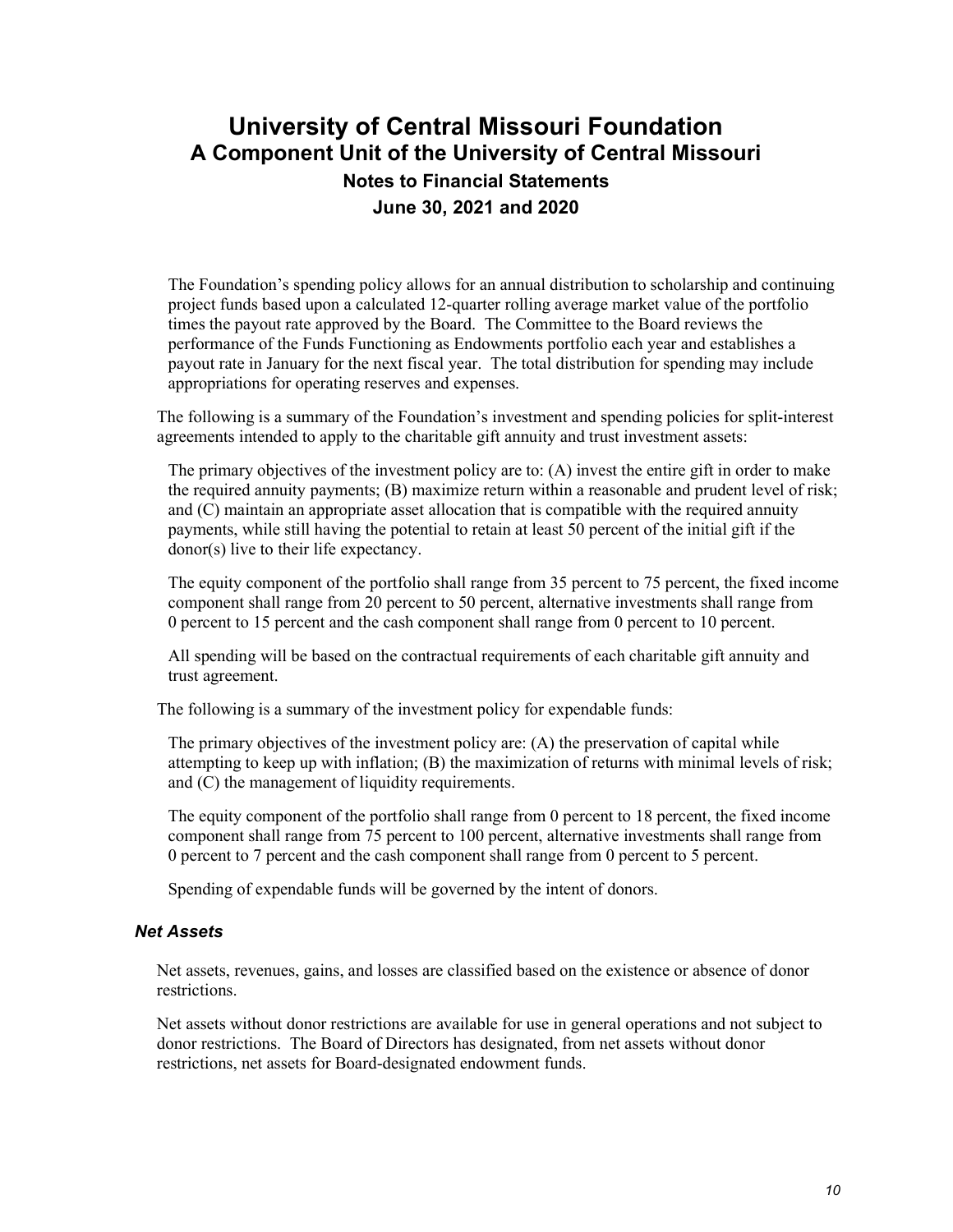Net assets with donor restrictions are subject to donor restrictions. Some restrictions are temporary in nature, such as those that will be met by the passage of time or other events specified by the donor. Other restrictions are perpetual in nature, where the donor stipulates that resources be maintained in perpetuity.

#### **Gifts**

Gifts of cash and other assets received without donor stipulations are reported as revenue and net assets without restrictions. Gifts received with a donor stipulation that limits their use are reported as revenue and net assets with donor restrictions. When a donor stipulated time restriction ends or purpose restriction is accomplished, net assets with donor restrictions are reclassified to net assets without donor restrictions and reported in the statement of activities as net assets released from restrictions. Gifts having donor stipulations which are satisfied in the period the gift is received are reported as revenue and net assets without donor restrictions.

Gifts of land, buildings, equipment, and other long-lived assets are reported as revenue and net assets without donor restrictions unless explicit donor stipulations specify how such assets must be used, in which case the gifts are reported as revenue and net assets with donor restrictions. Absent explicit donor stipulations for the time long-lived assets must be held, expirations of restrictions resulting in reclassification of net assets are reported when the long-lived assets are placed in service.

Unconditional gifts expected to be collected within one year are reported at their net realizable value. Unconditional gifts expected to be collected in future years are initially reported at fair value determined using the discounted present value of estimated future cash flows technique. The resulting discount is amortized using the level-yield method and is reported as contribution revenue.

Conditional gifts depend on the occurrence of a specified future and uncertain event to bind the potential donor and are recognized as assets and revenue when the conditions are substantially met and the gift becomes unconditional.

#### In-Kind Gifts

In-kind gifts are recorded as revenue and expense in the accompanying financial statements. These contributions consist of equipment, services, and materials and supplies, all of which are recorded at the estimated fair value.

Compensation and benefits for some University employees who provide services for the Foundation are paid by the University and are not reimbursed by the Foundation. The unreimbursed compensation and benefits for these employees is included in in-kind gifts in the accompanying statement of activities. In-kind gifts of compensation and benefits for the year ended June 30, 2021, totaled \$824,971, of which \$539,577 was recognized in general administrative expenses and \$285,394 was recognized in fundraising expenses. In-kind gifts of compensation and benefits for the year ended June 30, 2020, totaled \$1,133,481, of which \$630,719 was recognized in general administrative expenses and \$502,762 was recognized in fundraising expenses.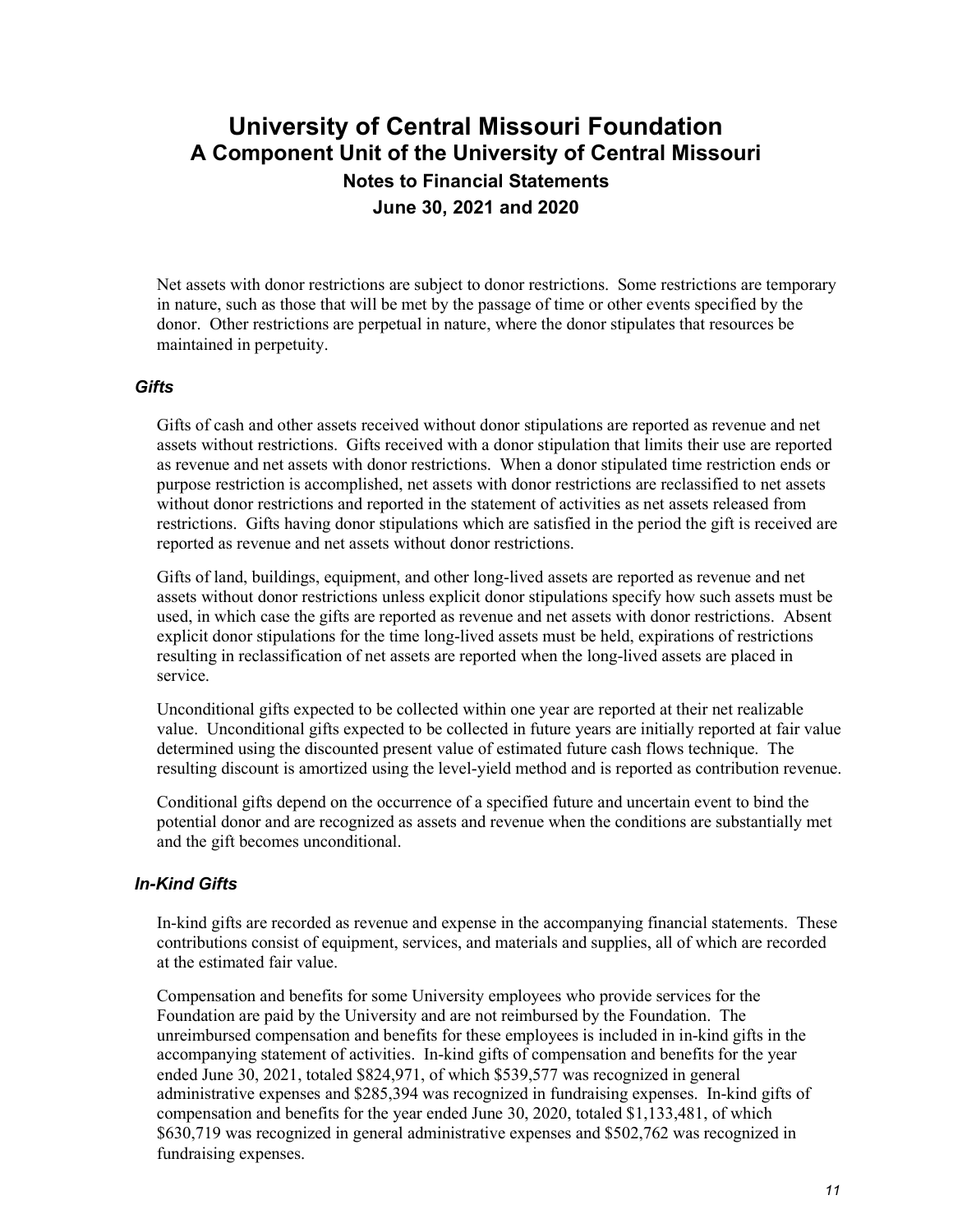#### Income Taxes

The Internal Revenue Service has issued a determination letter that the Foundation is a nonprofit organization, as defined under Section  $501(c)(3)$  of the Internal Revenue Code. As such, the Foundation is generally exempt from income taxes. It is, however, required to file the information return, federal Form 990, Return of Organization Exempt from Income Tax, and federal Form 990-T to report unrelated business income.

#### Functional Allocation of Expenses

#### Subsequent Events

#### Note 2: Investments

| ram, isasian i 6mm 229, iscuim of Organization Exempl from meome Tux, and isasian i 6mm<br>90-T to report unrelated business income.                                                                                                                                                                                                                                                        |                   |                      |                          |                           |  |  |
|---------------------------------------------------------------------------------------------------------------------------------------------------------------------------------------------------------------------------------------------------------------------------------------------------------------------------------------------------------------------------------------------|-------------------|----------------------|--------------------------|---------------------------|--|--|
| ctional Allocation of Expenses                                                                                                                                                                                                                                                                                                                                                              |                   |                      |                          |                           |  |  |
| he costs of supporting the various programs and other activities have been summarized on a<br>unctional basis in the statements of activities. The statements of functional expenses present the<br>atural classification detail of expenses by function. Certain costs have been allocated between<br>xpenses for University advancement and Foundation expenses based on various methods. |                   |                      |                          |                           |  |  |
| sequent Events                                                                                                                                                                                                                                                                                                                                                                              |                   |                      |                          |                           |  |  |
| he Foundation has evaluated subsequent events through September 13, 2021, the date the<br>nancial statements were available to be issued.                                                                                                                                                                                                                                                   |                   |                      |                          |                           |  |  |
|                                                                                                                                                                                                                                                                                                                                                                                             |                   |                      |                          |                           |  |  |
| <b>Investments</b>                                                                                                                                                                                                                                                                                                                                                                          |                   |                      |                          |                           |  |  |
| nvestments at June 30, 2021 and 2020, consisted of the following:                                                                                                                                                                                                                                                                                                                           |                   |                      |                          |                           |  |  |
|                                                                                                                                                                                                                                                                                                                                                                                             | 2021              |                      |                          | 2020                      |  |  |
|                                                                                                                                                                                                                                                                                                                                                                                             | Amortized<br>Cost | Fair<br><b>Value</b> | <b>Amortized</b><br>Cost | Fair<br><b>Value</b>      |  |  |
| Money market                                                                                                                                                                                                                                                                                                                                                                                |                   |                      |                          |                           |  |  |
| mutual funds                                                                                                                                                                                                                                                                                                                                                                                | \$<br>441,557     | \$<br>441,557        | 1,910,990<br>S.          | 1,910,990<br><sup>S</sup> |  |  |
| Domestic equity                                                                                                                                                                                                                                                                                                                                                                             | 23,140,760        | 36,039,302           | 19,314,989               | 25,693,232                |  |  |
| International equity                                                                                                                                                                                                                                                                                                                                                                        | 6,127,936         | 7,951,127            | 4,397,372                | 4,514,184                 |  |  |
| Fixed income                                                                                                                                                                                                                                                                                                                                                                                | 24,846,859        | 25,760,981           | 23,702,782               | 25,057,223                |  |  |
| Alternative<br>investment funds                                                                                                                                                                                                                                                                                                                                                             | 5,442,526         | 5,875,034            | 4,508,478                | 4,382,464                 |  |  |
|                                                                                                                                                                                                                                                                                                                                                                                             | \$59,999,638      | 76,068,001           | 53,834,611               | 61,558,093                |  |  |
|                                                                                                                                                                                                                                                                                                                                                                                             |                   |                      |                          |                           |  |  |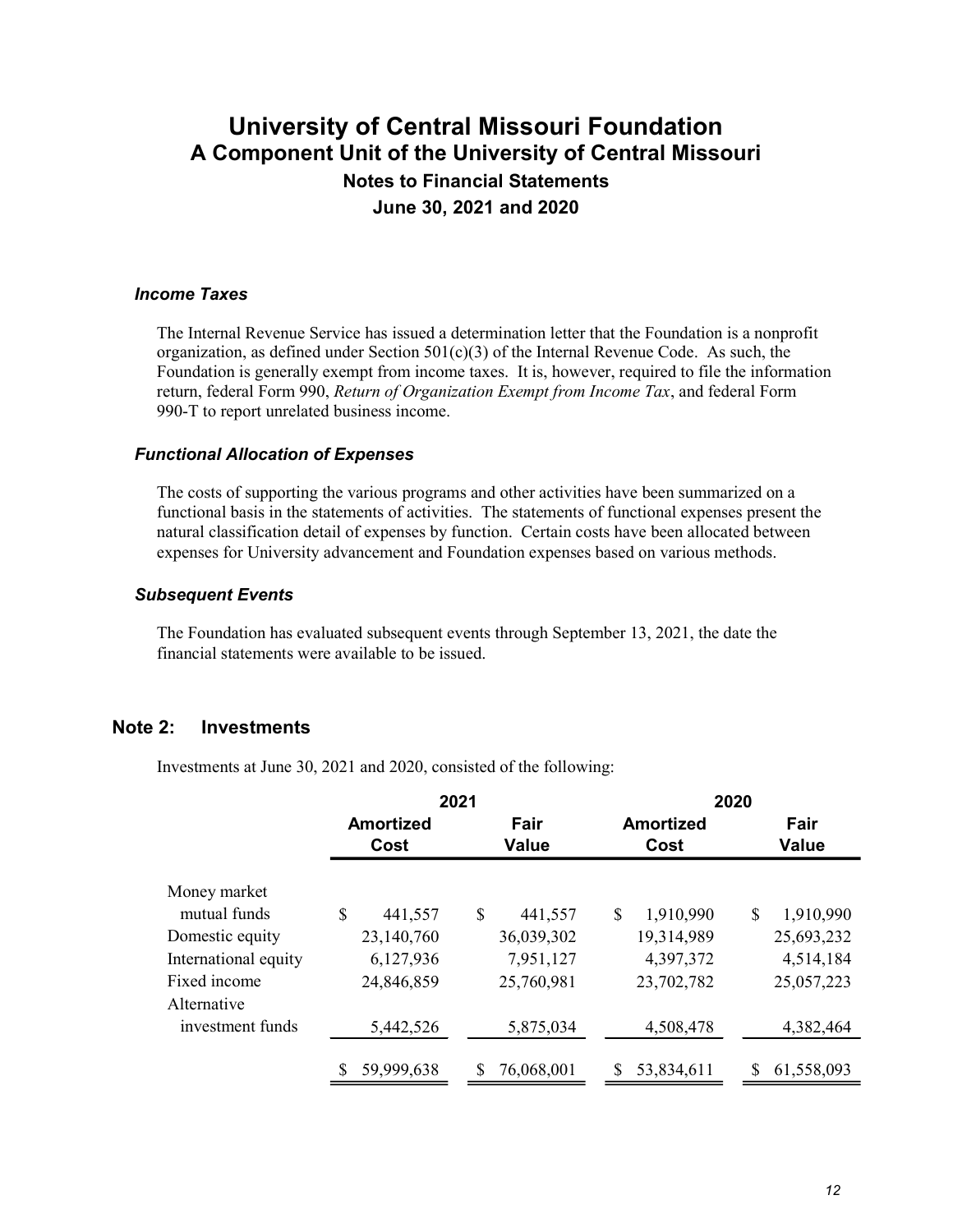### Note 3: Contributions Receivable

Contributions receivable consist of unconditional gifts to be received in future periods and are discounted to their present value based on anticipated payment streams. Unconditional contributions receivable with donor restrictions at June 30, 2021 and 2020, consisted of the following:

|                                           | 2021            | 2020            |
|-------------------------------------------|-----------------|-----------------|
| Due within one year                       | 1,046,500<br>\$ | 1,057,000<br>S. |
| Due in one to five years                  | 628,595         | 174,500         |
| Due in more than five years               |                 | 11,845          |
|                                           | 1,675,095       | 1,243,345       |
| Less                                      |                 |                 |
| Allowance for uncollectible contributions | 58,174          | 11,853          |
| Unamortized discount                      | 49,105          | 37,992          |
|                                           | 1,567,816       | 1,193,500       |

Discount rates ranged from 0.8 percent to 3.4 percent and from 1.8 percent to 3.4 percent for 2021 and 2020, respectively.

### Note 4: Conditional Gift

The Foundation has received the following conditional promises to give at June 30, 2021 and 2020, that are not recognized in the financial statements. At June 30, 2021, the Foundation had received a conditional promise to give \$500,000 for the construction of a wrestling practice room upon the University's Board of Governors approving the project's construction budget and plans. At June 30, 2020, the Foundation had received a conditional promise to give \$400,000 for the construction of the Aviation Education Terminal upon the Foundation raising at least \$400,000 in incremental funds to complete fundraising for the Aviation Education Terminal Project. During the year ended June 30, 2021, the Foundation met the fundraising condition and the \$400,000 promise was fulfilled.

### Note 5: Planned Contributions (UNAUDITED)

The Foundation has been named in a number of wills as a beneficiary and has also been informed of other intentions to give. Such intentions to give, which cannot be recorded as contributions receivable until they become unconditional, aggregated approximately \$43,767,515 and \$8,002,201 at June 30, 2021 and 2020, respectively.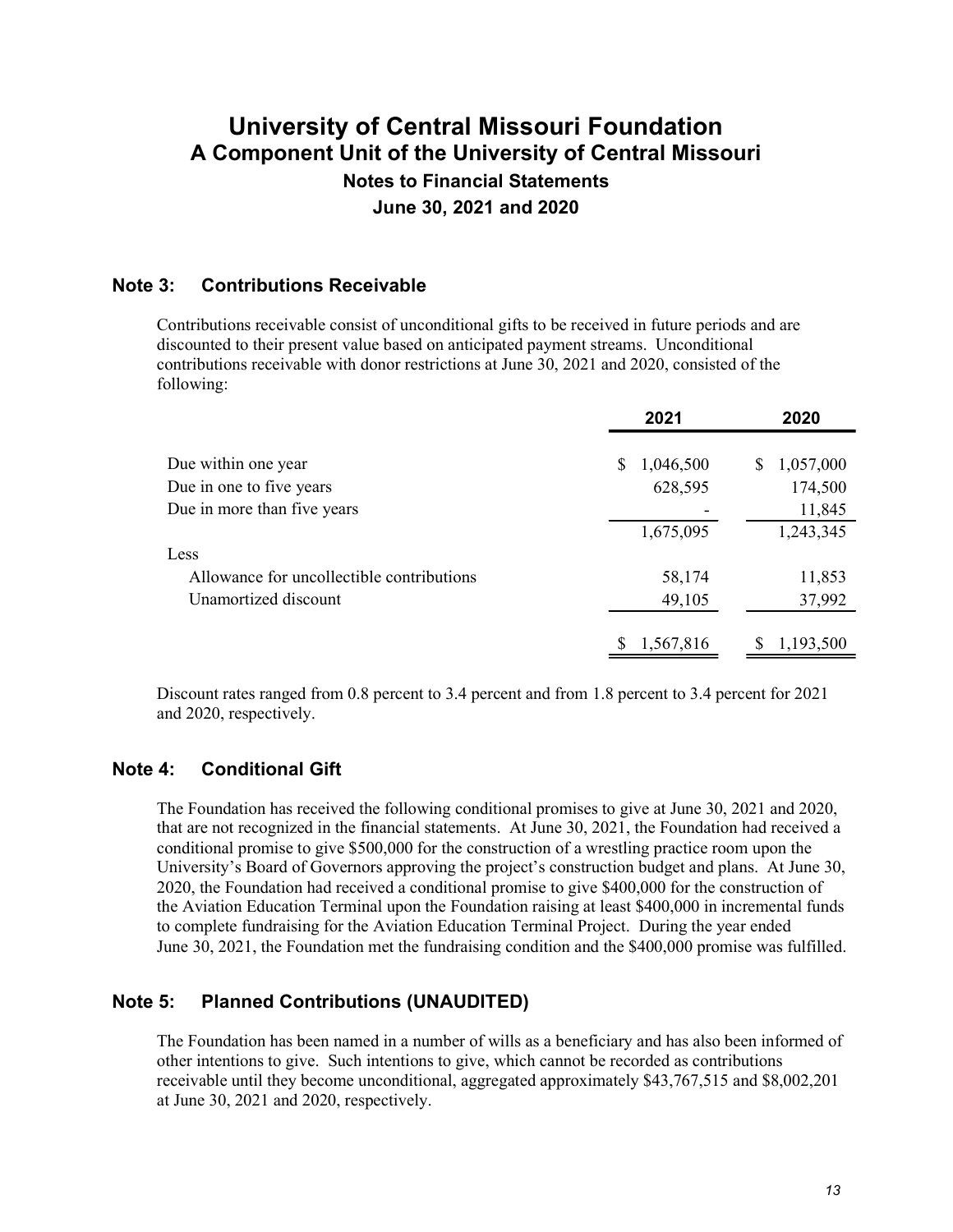#### Note 6: Notes Receivable

|                                                                                                                                                                 | 2021            | 2020        |
|-----------------------------------------------------------------------------------------------------------------------------------------------------------------|-----------------|-------------|
| Note receivable from the University, unsecured, dated July 31,<br>2015, bearing interest at 4%, with fifteen annual payments<br>of \$214,919, due July 31, 2030 | 1,743,185<br>S. | \$1,882,793 |
| Note receivable from the University, unsecured, dated<br>December 31, 2017, bearing interest at 5%, with five                                                   |                 |             |
| annual payments of \$99,589, due December 31, 2022                                                                                                              | 185,178         | 271,207     |
|                                                                                                                                                                 | .928.363        | \$2,154,000 |

#### Note 7: Beneficial Interests in Trusts

The Foundation is named as the beneficiary of a unitrust held by third-party trustees totaling \$438,153 and \$285,034 at June 30, 2021 and 2020, respectively.

The Foundation is named as the beneficiary of a perpetual trust held by a third-party trustee. Under the terms of the trust, the Foundation is designated to receive the net income derived from trust assets on a quarterly basis, which is to be used for the purpose of scholarships and is recorded as temporarily restricted net assets. The Foundation is the beneficiary of the trust with the condition that the University continues to operate or maintain an accredited four-year college for a term in excess of 24 successive calendar months. The Foundation records its beneficial interest in the trust at fair value. Changes in the fair value of the Foundation's interest in the trust are reflected as unrealized gains or losses in the statement of activities in the year in which they take place. The unrealized gain on this trust was \$82,778 and \$19,771 for the years ended June 30, 2021 and 2020, respectively. The Foundation's share in the trust had a value of \$730,683 and \$600,055 at June 30, 2021 and 2020, respectively.

#### Note 8: Annuities Payable

The Foundation has entered into split-interest agreements, including a charitable remainder trust plan and a charitable gift annuity program. The Foundation has established a charitable remainder trust plan whereby donors may contribute assets to the Foundation in exchange for the right of a named beneficiary or beneficiaries to receive a fixed-dollar or a fixed-percentage annual return during their lifetimes. The Foundation has also established a charitable gift annuity program whereby, in exchange for a donor's contribution, the Foundation promises to make fixed payments for life to one or more annuitants. The amount paid is based on the age(s) of the annuitant(s), in accordance with the Foundation's rate schedule, which is based on actuarially determined life expectancy tables, trust asset growth assumptions, and discount rates ranging from 3.6 percent to 7.99 percent. The difference between the amount of the gift and the present value of the liability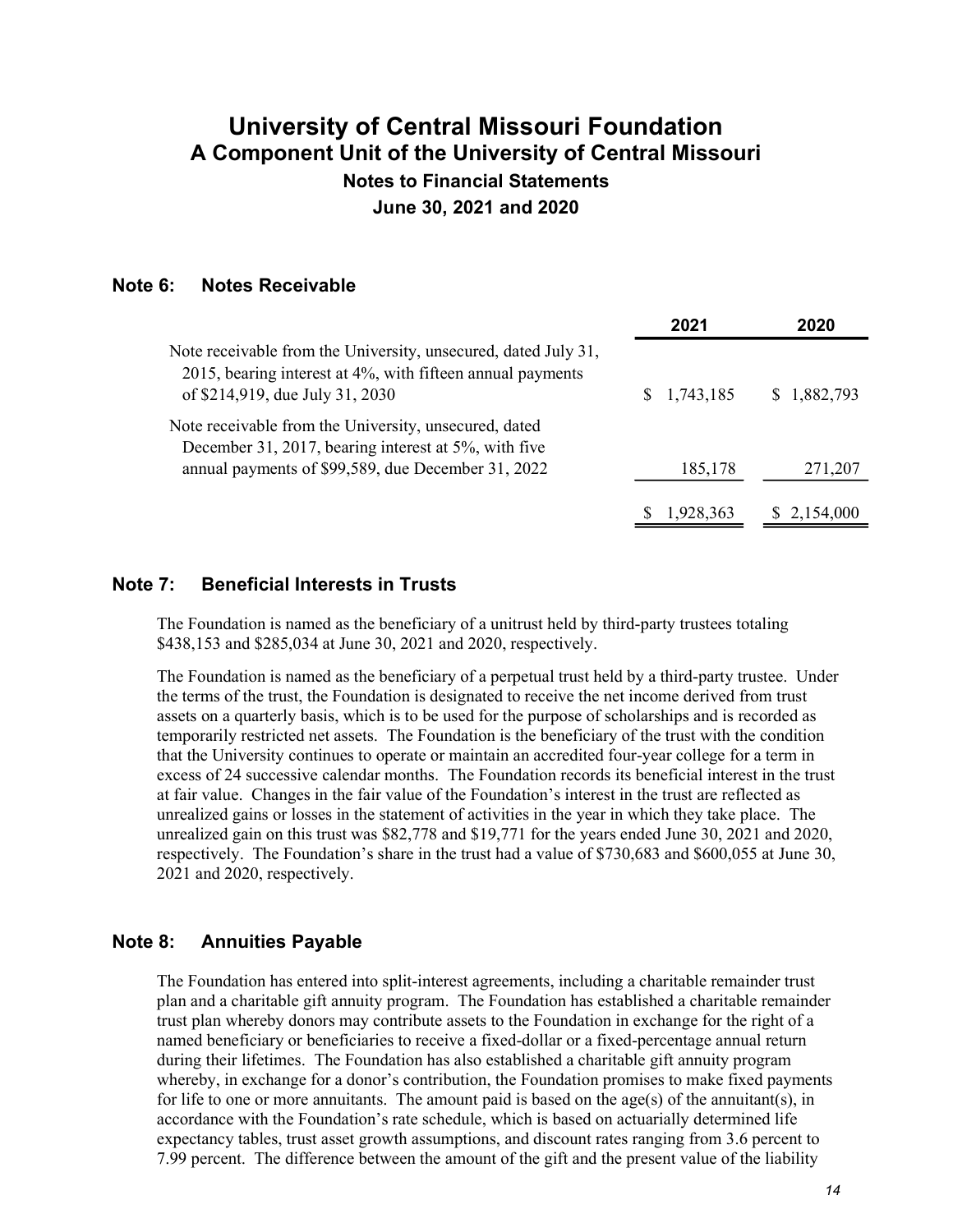| <u>UNIVERSITY OF GENTRAL MISSOUIT FOUNDATION</u><br>A Component Unit of the University of Central Missouri<br><b>Notes to Financial Statements</b><br>June 30, 2021 and 2020                                                                                                                                                                                                                                                                                                                                                                                                                                                                                                                                                                                                             |                        |                        |  |
|------------------------------------------------------------------------------------------------------------------------------------------------------------------------------------------------------------------------------------------------------------------------------------------------------------------------------------------------------------------------------------------------------------------------------------------------------------------------------------------------------------------------------------------------------------------------------------------------------------------------------------------------------------------------------------------------------------------------------------------------------------------------------------------|------------------------|------------------------|--|
| or future payments, determined on an actuarial basis, is recognized as a contribution at the date of<br>ne gift. The gifts are classified as either with or without donor restrictions based on how the<br>emainder will be used at the termination of the annuity period per the individual agreements. The<br>ability is revalued annually based upon actuarially computed present values, and any resulting<br>ctuarial gain or loss is recorded in the statements of activities and changes in net assets. The<br>nvestments are held in separate accounts and follow the Investment and Spending Policies for<br>plit-Interest Agreements as approved by the Board of Directors.<br>summary of assets held and obligations related to split-interest agreements is as follows as of |                        |                        |  |
| une 30:                                                                                                                                                                                                                                                                                                                                                                                                                                                                                                                                                                                                                                                                                                                                                                                  |                        |                        |  |
|                                                                                                                                                                                                                                                                                                                                                                                                                                                                                                                                                                                                                                                                                                                                                                                          | 2021                   | 2020                   |  |
| Assets<br>Charitable remainder trusts/unitrusts (Pool B)<br>Charitable gift annuities (Pool C)                                                                                                                                                                                                                                                                                                                                                                                                                                                                                                                                                                                                                                                                                           | 1,700,275<br>1,168,905 | 1,466,914<br>1,003,886 |  |
| Liabilities                                                                                                                                                                                                                                                                                                                                                                                                                                                                                                                                                                                                                                                                                                                                                                              | 2,869,180              | 2,470,800              |  |
| Split-interest agreement obligations                                                                                                                                                                                                                                                                                                                                                                                                                                                                                                                                                                                                                                                                                                                                                     | 908,466                | 1,018,831              |  |
|                                                                                                                                                                                                                                                                                                                                                                                                                                                                                                                                                                                                                                                                                                                                                                                          |                        |                        |  |

In addition to the obligations for the split-interest agreements, annuities payable also include the future obligation relating to the settlement of an estate gift. The present value of this liability was \$364,012 and \$373,230 at June 30, 2021 and 2020, respectively.

#### Note 9: Net Assets Without Donor Restrictions

Net assets without donor restrictions at June 30, 2021 and 2020, are designated for the following purposes:

|                                         | 2021        | 2020        |
|-----------------------------------------|-------------|-------------|
| Undesignated                            | \$1,529,777 | \$1,342,647 |
|                                         |             |             |
| Board-designated operating reserve fund | 2,620,233   | 2,620,233   |
| Board-designated endowment funds        | 5,273,717   | 3,870,843   |
| University President directed fund      | 121,108     | 206,665     |
|                                         |             |             |
|                                         | \$9,544,835 | \$8,040,388 |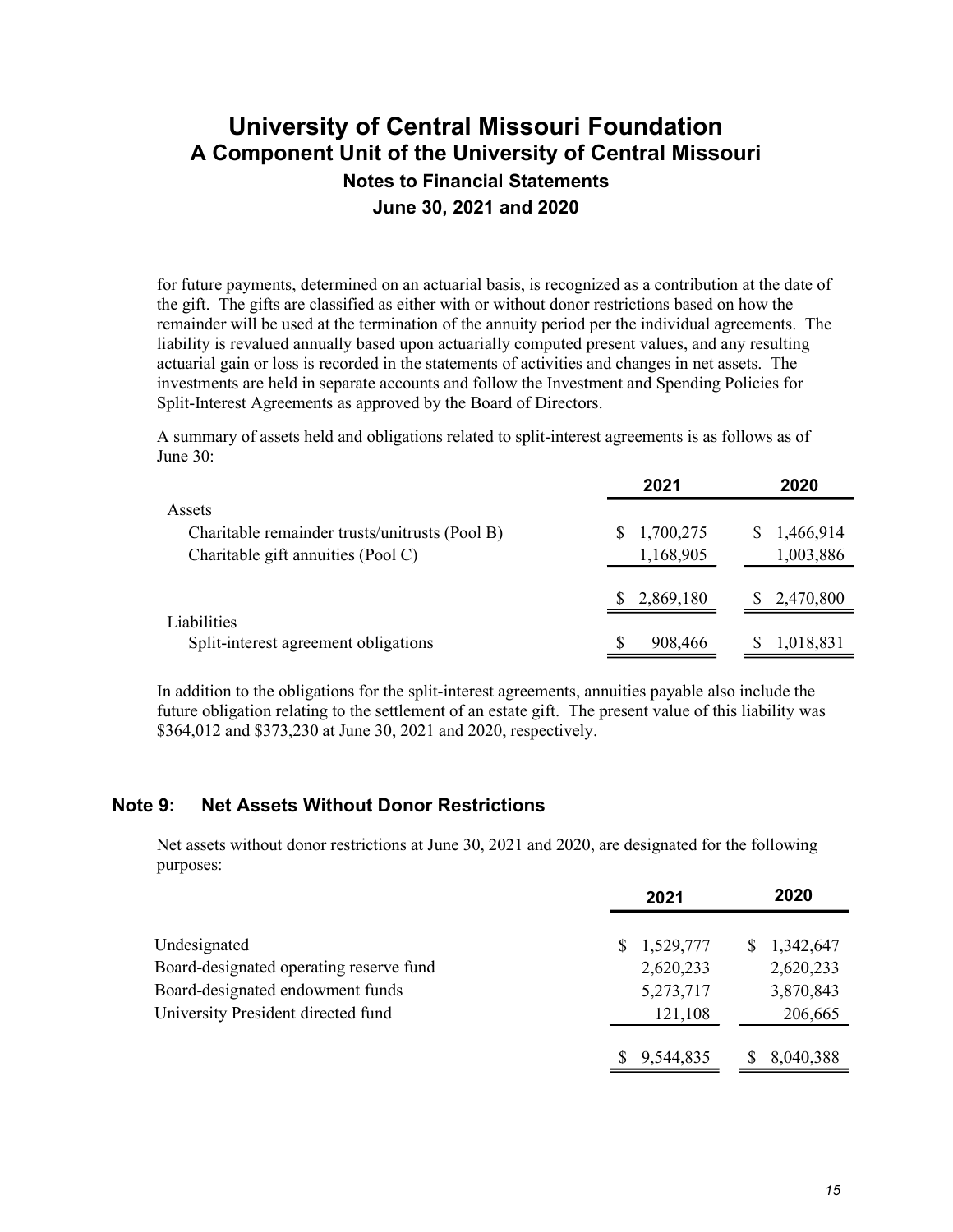### Note 10: Net Assets With Donor Restrictions

Net assets with donor restrictions at June 30, 2021 and 2020, are restricted for the following purposes:

|                                                       | 2021             | 2020            |
|-------------------------------------------------------|------------------|-----------------|
| Subject to expenditure for specified purpose          |                  |                 |
| Scholarships                                          | 8,010,465<br>\$. | 7,846,769<br>S. |
| Instruction and other departmental                    | 10,680,125       | 8,933,249       |
| Student services – athletics                          | 748,840          | 603,856         |
| Academic support $- TV$                               | 432,868          | 338,451         |
| Institutional support – facilities                    | 4,914,621        | 4,312,119       |
| Net accumulated earnings in excess of approved payout | 16,209,041       | 7,051,974       |
|                                                       | 40,995,960       | 29,086,418      |
| Perpetually restricted with the earnings subject to   |                  |                 |
| Foundation endowment spending policy                  |                  |                 |
| Scholarships                                          | 25,702,458       | 24,378,662      |
| Instruction and other departmental                    | 3,853,890        | 3,597,770       |
| Student services – athletics                          | 124,078          | 120,528         |
| Academic support $- TV$                               |                  | 13,090          |
| Institutional support – facilities                    | 40,245           | 40,245          |
|                                                       | 29,720,671       | 28,150,295      |
|                                                       | \$70,716,631     | \$57,236,713    |

#### Net Assets Released from Restrictions

Net assets were released from donor restrictions by incurring expenses satisfying the restricted purpose, by occurrence of other events specified by donors, or Board-approved administrative allocations.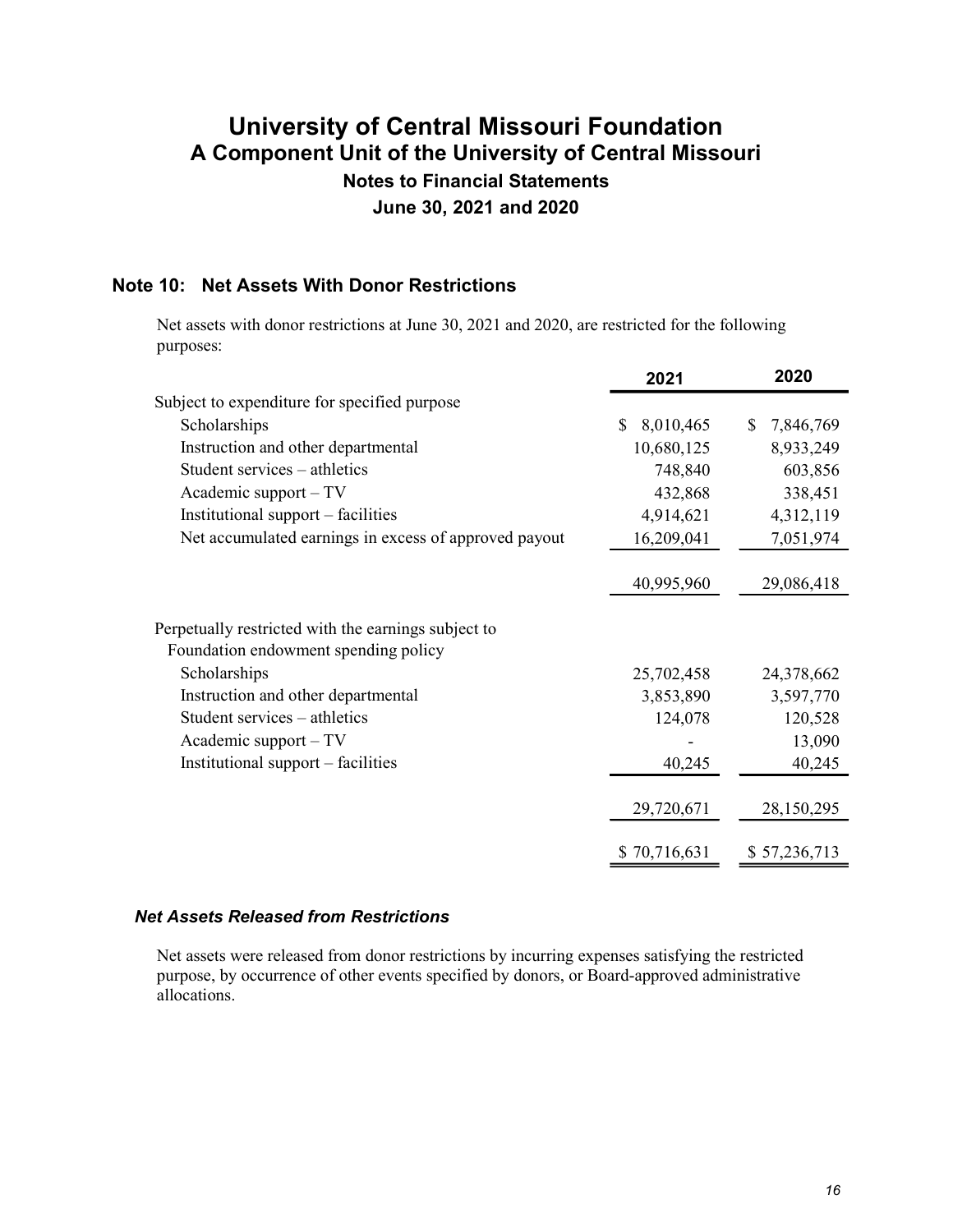### Note 11: Endowment

The Foundation's endowment consists of approximately 589 individual funds established for a variety of purposes. The endowment includes both donor-restricted endowment funds and funds designated by the Board of Directors to function as endowments (Board-designated endowment funds). As required by accounting principles generally accepted in the United States of America (GAAP), net assets associated with endowment funds, including Board-designated endowment funds, are classified and reported based on the existence or absence of donor-imposed restrictions.

The Foundation's governing body has interpreted the State of Missouri Prudent Management of Institutional Funds Act (SPMIFA) as requiring preservation of the fair value of the original gift as of the gift date of the donor-restricted endowment funds absent explicit donor stipulations to the contrary. As a result of this interpretation, the Foundation classifies amounts in its donor-restricted endowment funds as net assets with donor restrictions because those net assets are time restricted until the governing body appropriates such amounts for expenditures. Most of those net assets also are subject to purpose restrictions that must be met before being reclassified as net assets without donor restrictions. In accordance with SPMIFA, the Foundation considers the following factors in making a determination to appropriate or accumulate donor-restricted endowment funds:

- 1. Duration and preservation of the fund
- 2. Purposes of the Foundation and the fund
- 3. General economic conditions
- 4. Possible effect of inflation and deflation
- 5. Expected total return from investment income and appreciation or depreciation of investments
- 6. Other resources of the Foundation
- 7. Investment policies of the Foundation

| nstitutional Funds Act (SPMIFA) as requiring preservation of the fair value of the original gift as<br>f the gift date of the donor-restricted endowment funds absent explicit donor stipulations to the<br>ontrary. As a result of this interpretation, the Foundation classifies amounts in its donor-restricted<br>ndowment funds as net assets with donor restrictions because those net assets are time restricted<br>ntil the governing body appropriates such amounts for expenditures. Most of those net assets also<br>re subject to purpose restrictions that must be met before being reclassified as net assets without<br>onor restrictions. In accordance with SPMIFA, the Foundation considers the following factors in<br>raking a determination to appropriate or accumulate donor-restricted endowment funds: |                                             |                                                  |                               |
|---------------------------------------------------------------------------------------------------------------------------------------------------------------------------------------------------------------------------------------------------------------------------------------------------------------------------------------------------------------------------------------------------------------------------------------------------------------------------------------------------------------------------------------------------------------------------------------------------------------------------------------------------------------------------------------------------------------------------------------------------------------------------------------------------------------------------------|---------------------------------------------|--------------------------------------------------|-------------------------------|
| 1. Duration and preservation of the fund<br>Purposes of the Foundation and the fund<br>2.<br>General economic conditions<br>3.<br>Possible effect of inflation and deflation<br>4.<br>Expected total return from investment income and appreciation or depreciation of investments<br>5.<br>6. Other resources of the Foundation<br>7. Investment policies of the Foundation                                                                                                                                                                                                                                                                                                                                                                                                                                                    |                                             |                                                  |                               |
| he composition of net assets by type of endowment fund at June 30, 2021 and 2020, was:                                                                                                                                                                                                                                                                                                                                                                                                                                                                                                                                                                                                                                                                                                                                          |                                             |                                                  |                               |
|                                                                                                                                                                                                                                                                                                                                                                                                                                                                                                                                                                                                                                                                                                                                                                                                                                 | <b>Without Donor</b><br><b>Restrictions</b> | 2021<br><b>With Donor</b><br><b>Restrictions</b> | <b>Total</b>                  |
| Donor-restricted endowment funds<br>Board-designated endowment funds                                                                                                                                                                                                                                                                                                                                                                                                                                                                                                                                                                                                                                                                                                                                                            | \$<br>5,273,717                             | 59,852,805                                       | 59,852,805<br>S.<br>5,273,717 |
| Total endowment funds                                                                                                                                                                                                                                                                                                                                                                                                                                                                                                                                                                                                                                                                                                                                                                                                           | 5,273,717                                   | 59,852,805<br>S.                                 | \$65,126,522                  |
|                                                                                                                                                                                                                                                                                                                                                                                                                                                                                                                                                                                                                                                                                                                                                                                                                                 |                                             |                                                  |                               |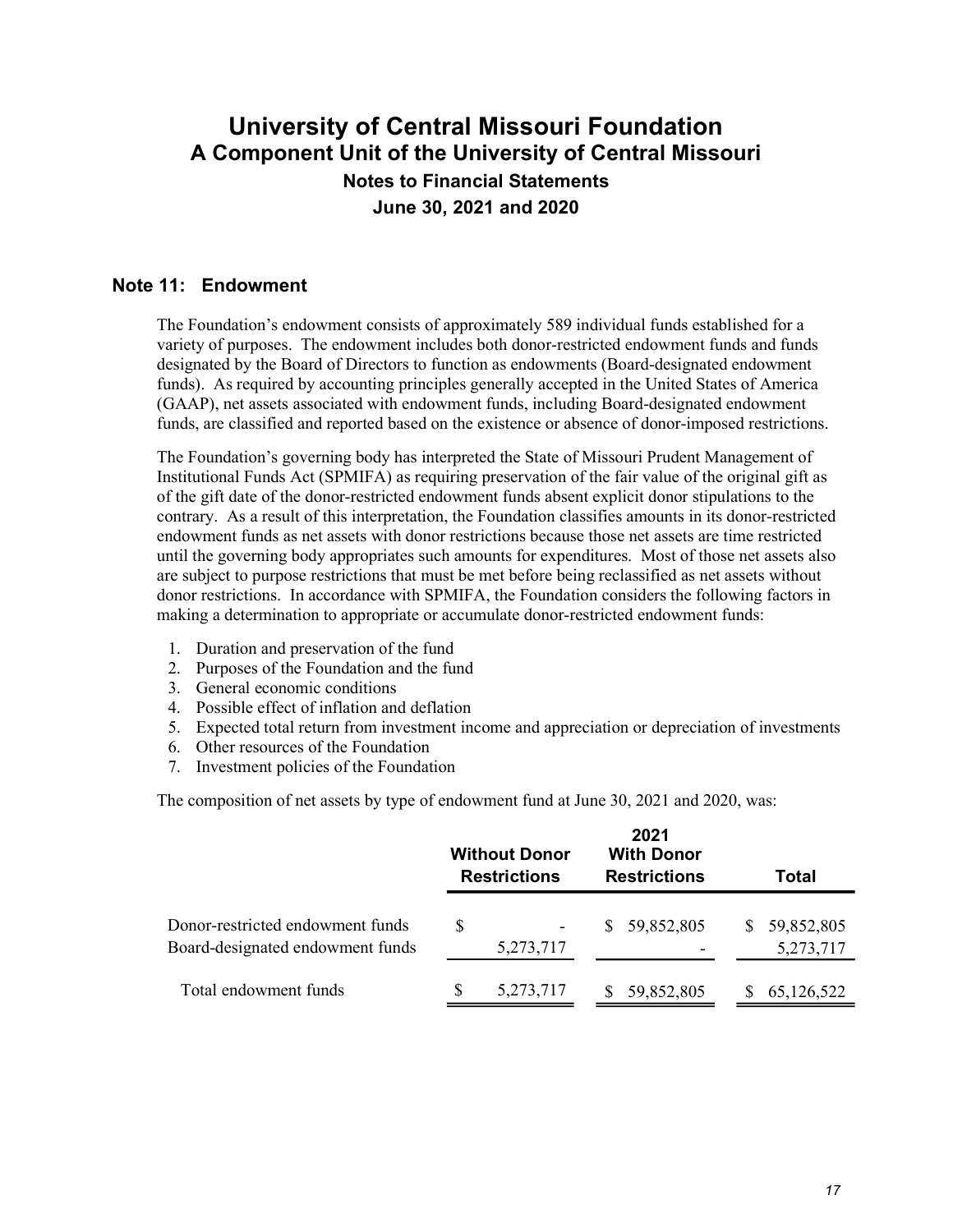|                                                                                 | <b>Notes to Financial Statements</b><br>June 30, 2021 and 2020 |                                                  |                           |
|---------------------------------------------------------------------------------|----------------------------------------------------------------|--------------------------------------------------|---------------------------|
|                                                                                 |                                                                |                                                  |                           |
|                                                                                 | <b>Without Donor</b><br><b>Restrictions</b>                    | 2020<br><b>With Donor</b><br><b>Restrictions</b> | <b>Total</b>              |
| Donor-restricted endowment funds<br>Board-designated endowment funds            | $\mathbb{S}$<br>$\blacksquare$<br>3,870,843                    | \$47,114,417                                     | \$47,114,417<br>3,870,843 |
| Total endowment funds                                                           | 3,870,843<br><sup>8</sup>                                      | 47,114,417<br>\$                                 | 50,985,260<br>\$          |
| anges in endowment net assets for the years ended June 30, 2021 and 2020, were: |                                                                |                                                  |                           |
|                                                                                 |                                                                | 2021                                             |                           |

|                                                                                   | <b>Without Donor</b><br><b>Restrictions</b> | 2020<br><b>With Donor</b><br><b>Restrictions</b> | <b>Total</b>                 |
|-----------------------------------------------------------------------------------|---------------------------------------------|--------------------------------------------------|------------------------------|
| Donor-restricted endowment funds<br>Board-designated endowment funds              | \$<br>3,870,843                             | 47,114,417<br>S                                  | 47,114,417<br>S<br>3,870,843 |
| Total endowment funds                                                             | 3,870,843<br>\$                             | 47,114,417<br>\$                                 | 50,985,260                   |
| Changes in endowment net assets for the years ended June 30, 2021 and 2020, were: |                                             |                                                  |                              |
|                                                                                   | <b>Without Donor</b><br><b>Restrictions</b> | 2021<br><b>With Donor</b><br><b>Restrictions</b> | <b>Total</b>                 |
| Endowment net assets,                                                             |                                             |                                                  |                              |
| beginning of year                                                                 | 3,870,843<br>$\mathbb{S}$                   | 47,114,417<br><sup>S</sup>                       | 50,985,260<br>\$             |
| Net investment return                                                             |                                             |                                                  |                              |
| Net investment income                                                             |                                             | 920,006                                          | 920,006                      |
| Net realized and unrealized gain                                                  |                                             |                                                  |                              |
| (loss) on investments                                                             | 826,195                                     | 9,740,596                                        | 10,566,791                   |
| Total net investment return                                                       | 826,195                                     | 10,660,602                                       | 11,486,797                   |
| Gifts                                                                             | 68,380                                      | 3,126,864                                        | 3,195,244                    |
| Appropriation of assets for                                                       |                                             |                                                  |                              |
| expenditure                                                                       | (72, 823)                                   | (1,397,115)                                      | (1,469,938)                  |
|                                                                                   | 581,122                                     | 363,819                                          | 944,941                      |
| Change in donor restrictions                                                      |                                             |                                                  |                              |
| Actuarial loss on annuity obligations                                             |                                             | (15,782)                                         | (15,782)                     |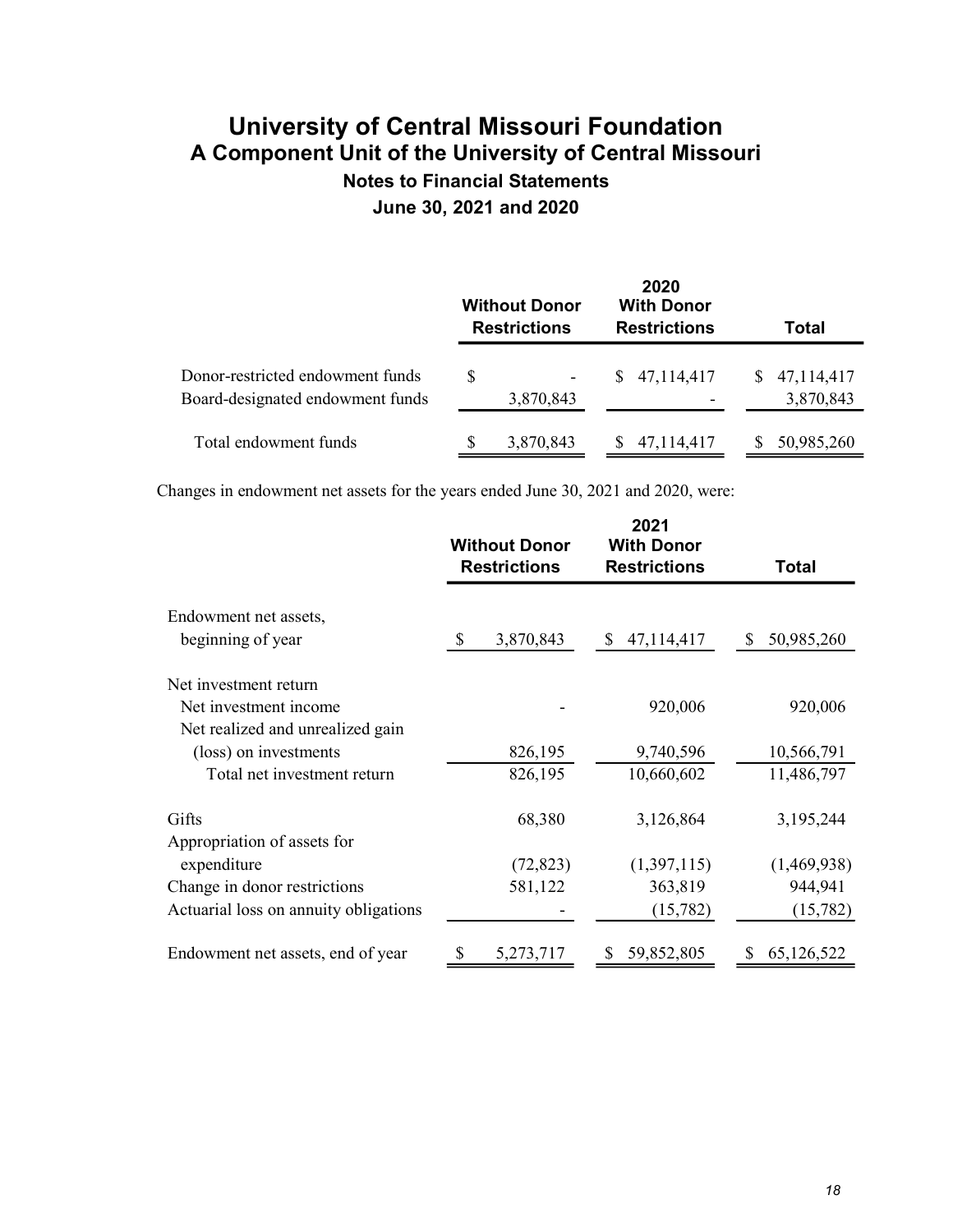|                                                           |              | <b>Without Donor</b><br><b>Restrictions</b> | 2020<br><b>With Donor</b><br><b>Restrictions</b> | <b>Total</b> |
|-----------------------------------------------------------|--------------|---------------------------------------------|--------------------------------------------------|--------------|
|                                                           |              |                                             |                                                  |              |
| Endowment net assets,<br>beginning of year                | <sup>8</sup> | 3,759,087                                   | \$45,816,483                                     | \$49,575,570 |
| Net investment return                                     |              |                                             |                                                  |              |
| Net investment income<br>Net realized and unrealized gain |              |                                             | 984,769                                          | 984,769      |
| on investments                                            |              | 65,209                                      | (181, 560)                                       | (116,351)    |
| Total net investment return                               |              | 65,209                                      | 803,209                                          | 868,418      |
| Gifts                                                     |              | 113,054                                     | 1,548,412                                        | 1,661,466    |
| Appropriation of assets for                               |              |                                             |                                                  |              |
| expenditure                                               |              | (120,040)                                   | (1, 231, 819)                                    | (1,351,859)  |
| Change in donor restrictions                              |              | 53,533                                      | 198,255                                          | 251,788      |
| Actuarial loss on annuity obligations                     |              |                                             | (20, 123)                                        | (20, 123)    |
| Endowment net assets, end of year                         | <sup>2</sup> | 3,870,843                                   | 47,114,417<br>$\mathcal{S}$                      | \$50,985,260 |

The Foundation has interpreted SPMIFA to permit spending from underwater funds in accordance with the prudent measures required under the law. At June 30, 2021, funds with original gift values of \$25,000, fair values of \$24,974, and deficiencies of \$26 were reported in net assets with donor restrictions. At June 30, 2020, funds with original gift values of \$2,220,675, fair values of \$2,161,300, and deficiencies of \$59,375 were reported in net assets with donor restrictions. These deficiencies resulted from unfavorable market fluctuations that occurred shortly after investment of new restricted contributions and continued appropriation for certain purposes that were deemed prudent by the Foundation.

The Foundation's investment and spending policies are disclosed in the Management of Pooled Investments section of Note 1.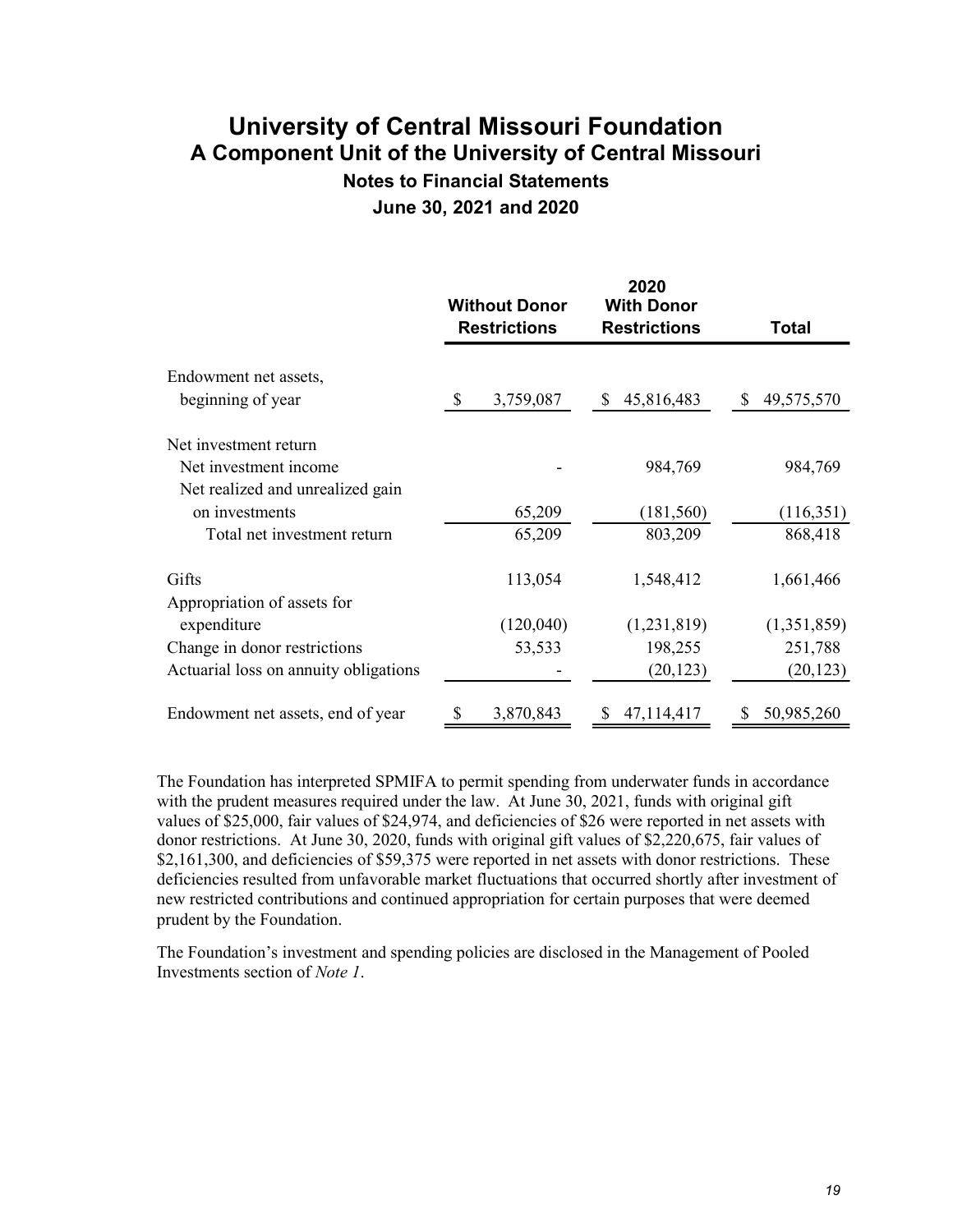### Note 12: Transactions with the University

The Foundation incurs certain expenses for the direct advancement of University programs. Total expenses incurred by the Foundation for the advancement of the University were \$3,129,127 and \$2,736,076 for the years ended June 30, 2021 and 2020, respectively, and presented by purpose in the statements of activities. The amount due to the University for expenses not yet reimbursed by the Foundation was \$565,148 and \$176,730 at June 30, 2021 and 2020, respectively, and is included in accrued expenses and due to University on the accompanying statements of financial position.

Compensation and benefits for some University employees who provide services for the Foundation are reimbursed by the Foundation and are shown on the accompanying statements of activities as general administrative and fundraising expenses. Total compensation and benefits paid by the University and reimbursed by the Foundation were \$806,192 and \$856,287 for the years ended June 30, 2021 and 2020, respectively. The amount due to the University for compensation and benefits not yet reimbursed by the Foundation was \$91,658 and \$97,868 at June 30, 2021 and 2020, respectively, and is included in accrued expenses and due to University on the accompanying statements of financial position.

Compensation and benefits for some University employees who provide services for the Foundation are paid by the University and are not reimbursed by the Foundation. Compensation and benefits paid by the University were \$824,951 and \$1,133,481, based on the percentage of time related to the Foundation, for the years ended June 30, 2021 and 2020, respectively. The compensation and benefits for these employees is included in the accompanying statement of activities as in-kind gifts and general administrative and fundraising expenses.

### Note 13: Disclosures About Fair Value of Assets

Fair value is the price that would be received to sell an asset or paid to transfer a liability in an orderly transaction between market participants at the measurement date. Fair value measurements must maximize the use of observable inputs and minimize the use of unobservable inputs. There is a hierarchy of three levels of inputs that may be used to measure fair value:

- Level 1 Quoted prices in active markets for identical assets or liabilities
- Level 2 Observable inputs other than Level 1 prices, such as quoted prices for similar assets or liabilities; quoted prices in markets that are not active; or other inputs that are observable or can be corroborated by observable market data for substantially the full term of the assets or liabilities
- Level 3 Unobservable inputs supported by little or no market activity and are significant to the fair value of the assets or liabilities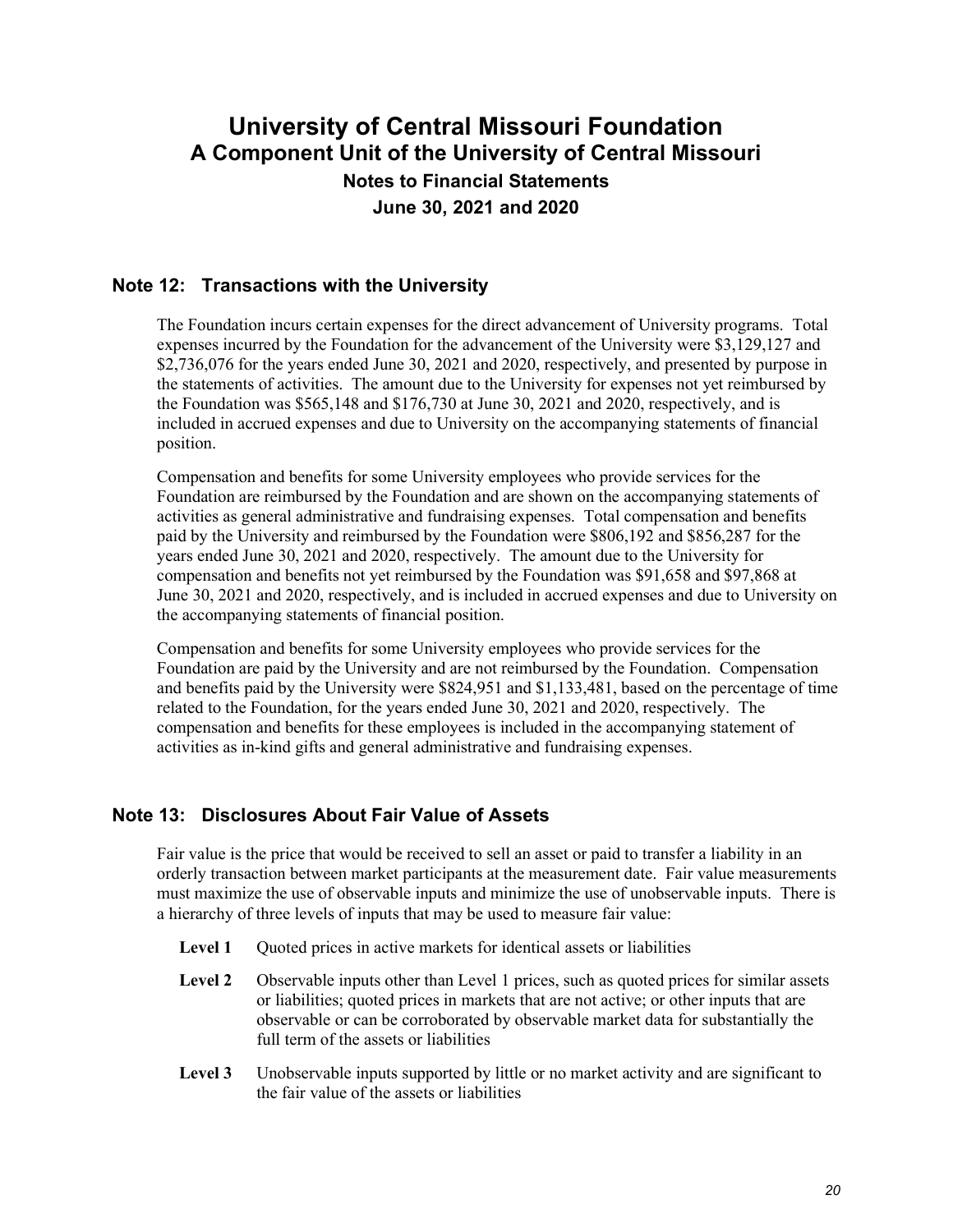#### Recurring Measurements

|                                                                                                                                                                                                                                                                                                         | <b>Notes to Financial Statements</b><br>June 30, 2021 and 2020 | A Component Unit of the University of Central Missouri                                          |                                                                                |                                                                  |
|---------------------------------------------------------------------------------------------------------------------------------------------------------------------------------------------------------------------------------------------------------------------------------------------------------|----------------------------------------------------------------|-------------------------------------------------------------------------------------------------|--------------------------------------------------------------------------------|------------------------------------------------------------------|
| <b>Recurring Measurements</b>                                                                                                                                                                                                                                                                           |                                                                |                                                                                                 |                                                                                |                                                                  |
| The following tables present the fair value measurements of assets recognized in the accompanying<br>statements of financial position measured at fair value on a recurring basis and the level within the<br>fair value hierarchy in which the fair value measurements fall at June 30, 2021 and 2020: |                                                                |                                                                                                 |                                                                                |                                                                  |
|                                                                                                                                                                                                                                                                                                         |                                                                | 2021                                                                                            |                                                                                |                                                                  |
|                                                                                                                                                                                                                                                                                                         |                                                                |                                                                                                 | <b>Fair Value Measurements Using</b>                                           |                                                                  |
|                                                                                                                                                                                                                                                                                                         | <b>Total Fair</b><br><b>Value</b>                              | <b>Quoted Prices</b><br>in Active<br><b>Markets for</b><br><b>Identical Assets</b><br>(Level 1) | Significant<br><b>Other</b><br><b>Observable</b><br><b>Inputs</b><br>(Level 2) | <b>Significant</b><br>Unobservable<br><b>Inputs</b><br>(Level 3) |
| Investments                                                                                                                                                                                                                                                                                             |                                                                |                                                                                                 |                                                                                |                                                                  |
| Mutual funds                                                                                                                                                                                                                                                                                            |                                                                |                                                                                                 |                                                                                |                                                                  |
| Money market                                                                                                                                                                                                                                                                                            | 441,557                                                        | \$<br>441,557                                                                                   | \$                                                                             | \$                                                               |
| Domestic equity                                                                                                                                                                                                                                                                                         | 20,199,714                                                     | 20,199,714                                                                                      |                                                                                |                                                                  |
| International equity                                                                                                                                                                                                                                                                                    | 7,951,127                                                      | 7,951,127                                                                                       |                                                                                |                                                                  |
| Common stock                                                                                                                                                                                                                                                                                            |                                                                |                                                                                                 |                                                                                |                                                                  |
| Domestic                                                                                                                                                                                                                                                                                                | 12,221,260                                                     | 12,221,260                                                                                      |                                                                                |                                                                  |
| Exchange traded funds                                                                                                                                                                                                                                                                                   |                                                                |                                                                                                 |                                                                                |                                                                  |
| Domestic                                                                                                                                                                                                                                                                                                | 3,618,328                                                      | 3,618,328                                                                                       |                                                                                |                                                                  |
| Fixed income investments                                                                                                                                                                                                                                                                                |                                                                |                                                                                                 |                                                                                |                                                                  |
| Mortgage                                                                                                                                                                                                                                                                                                | 1,213,069                                                      |                                                                                                 | 1,213,069                                                                      |                                                                  |
| Credit                                                                                                                                                                                                                                                                                                  | 12,968,431                                                     | 46,462                                                                                          | 12,921,969                                                                     |                                                                  |
| <b>U.S. Treasuries</b>                                                                                                                                                                                                                                                                                  | 5,106,857                                                      | 5,106,857                                                                                       |                                                                                |                                                                  |
| Agencies                                                                                                                                                                                                                                                                                                | 1,212,580                                                      |                                                                                                 | 1,212,580                                                                      |                                                                  |
| Asset backed securities                                                                                                                                                                                                                                                                                 | 334,841                                                        |                                                                                                 | 334,841                                                                        |                                                                  |
| Taxable municipal bonds                                                                                                                                                                                                                                                                                 | 2,648,237                                                      |                                                                                                 | 2,648,237                                                                      |                                                                  |
| Diversified taxable funds                                                                                                                                                                                                                                                                               | 595,147                                                        | 595,147                                                                                         |                                                                                |                                                                  |
| Domestic preferred stock                                                                                                                                                                                                                                                                                | 1,344,938                                                      | 1,344,938                                                                                       |                                                                                |                                                                  |
| Taxable high yield funds                                                                                                                                                                                                                                                                                | 168,510                                                        | 168,510                                                                                         |                                                                                |                                                                  |
| Emerging markets                                                                                                                                                                                                                                                                                        | 168,371                                                        | 168,371                                                                                         |                                                                                |                                                                  |
| Alternative investment funds                                                                                                                                                                                                                                                                            |                                                                |                                                                                                 |                                                                                |                                                                  |
| Hedge funds                                                                                                                                                                                                                                                                                             | 5,781,479                                                      | 5,781,479                                                                                       |                                                                                |                                                                  |
| Closely held funds                                                                                                                                                                                                                                                                                      | 93,555                                                         | 93,555                                                                                          |                                                                                |                                                                  |
| Total investments                                                                                                                                                                                                                                                                                       | 76,068,001                                                     | 57,737,305                                                                                      | 18,330,696                                                                     |                                                                  |
|                                                                                                                                                                                                                                                                                                         | 1,168,836                                                      |                                                                                                 |                                                                                | 1,168,836                                                        |
| Beneficial interests in trusts                                                                                                                                                                                                                                                                          |                                                                |                                                                                                 |                                                                                |                                                                  |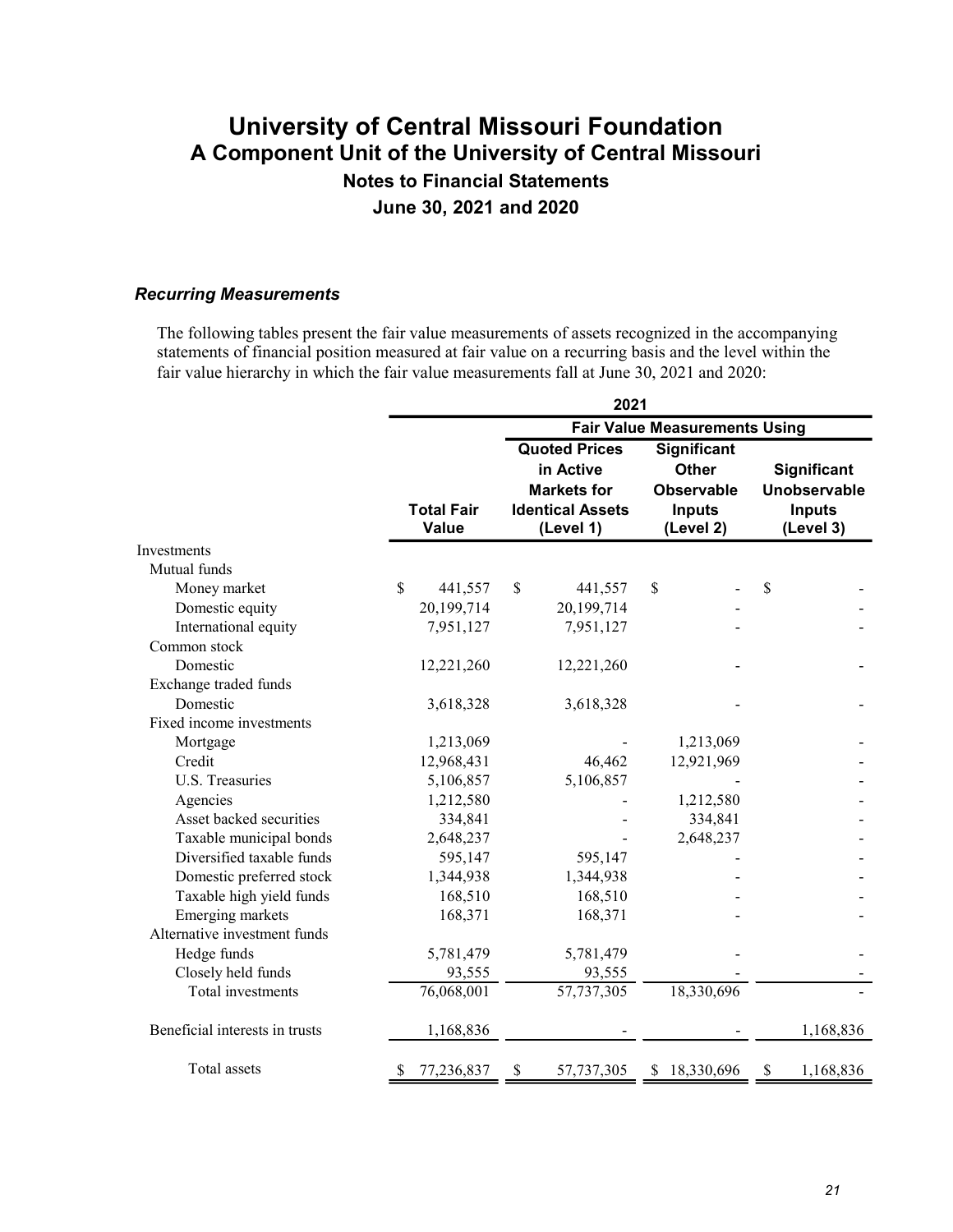| A Component Unit of the University of Central Missouri | <b>Notes to Financial Statements</b><br>June 30, 2021 and 2020 | <b>University of Central Missouri Foundation</b> |                                      |                            |
|--------------------------------------------------------|----------------------------------------------------------------|--------------------------------------------------|--------------------------------------|----------------------------|
|                                                        |                                                                |                                                  |                                      |                            |
|                                                        |                                                                |                                                  |                                      |                            |
|                                                        |                                                                |                                                  |                                      |                            |
|                                                        |                                                                |                                                  |                                      |                            |
|                                                        |                                                                |                                                  |                                      |                            |
|                                                        |                                                                |                                                  |                                      |                            |
|                                                        |                                                                |                                                  |                                      |                            |
|                                                        |                                                                | 2020                                             |                                      |                            |
|                                                        |                                                                |                                                  | <b>Fair Value Measurements Using</b> |                            |
|                                                        |                                                                | <b>Quoted Prices</b>                             | Significant                          |                            |
|                                                        |                                                                | in Active                                        | <b>Other</b>                         | <b>Significant</b>         |
|                                                        |                                                                | <b>Markets for</b>                               | <b>Observable</b>                    | Unobservable               |
|                                                        | <b>Total Fair</b><br><b>Value</b>                              | <b>Identical Assets</b><br>(Level 1)             | <b>Inputs</b><br>(Level 2)           | <b>Inputs</b><br>(Level 3) |
| Investments                                            |                                                                |                                                  |                                      |                            |
| Mutual funds                                           |                                                                |                                                  |                                      |                            |
| Money market                                           | 1,910,990                                                      | \$<br>1,910,990                                  | $\$$                                 | $\mathcal{S}$              |
| Domestic equity                                        | 11,139,617                                                     | 11,139,617                                       |                                      |                            |
| International equity                                   | 4,495,200                                                      | 4,495,200                                        |                                      |                            |
| Common stock                                           |                                                                |                                                  |                                      |                            |
| Domestic                                               | 8,127,046                                                      | 8,127,046                                        |                                      |                            |
| International                                          | 18,984                                                         | 18,984                                           |                                      |                            |
| Exchange traded funds                                  |                                                                |                                                  |                                      |                            |
| Domestic                                               | 6,426,569                                                      | 6,426,569                                        |                                      |                            |
| Fixed income investments<br>Mortgage                   | 2,191,446                                                      |                                                  | 2,191,446                            |                            |
| Credit                                                 | 12,612,978                                                     | 47,920                                           | 12,565,058                           |                            |
| U.S. Treasuries                                        | 4,823,303                                                      | 4,823,303                                        |                                      |                            |
| Agencies                                               | 858,972                                                        |                                                  | 858,972                              |                            |
| Asset backed securities                                | 282,312                                                        |                                                  | 282,312                              |                            |
| Taxable municipal bonds                                | 3,137,813                                                      | $\blacksquare$                                   | 3,137,813                            |                            |
| Diversified taxable funds                              | 601,332                                                        | 601,332                                          |                                      |                            |
| Domestic preferred stock                               | 349,978                                                        | 349,978                                          |                                      |                            |
| Taxable high yield funds                               | 102,138                                                        | 102,138                                          |                                      |                            |
| Emerging markets                                       | 96,951                                                         | 96,951                                           |                                      |                            |
| Alternative investment funds                           |                                                                |                                                  |                                      |                            |
| Hedge funds<br>Total investments                       | 4,382,464<br>61,558,093                                        | 4,382,464<br>42,522,492                          | 19,035,601                           |                            |
|                                                        |                                                                |                                                  |                                      |                            |
| Beneficial interests in trusts                         | 885,088                                                        |                                                  |                                      | 885,088                    |
| Total assets                                           | 62,443,181                                                     | 42,522,492<br>\$                                 | \$19,035,601                         | 885,088<br>\$              |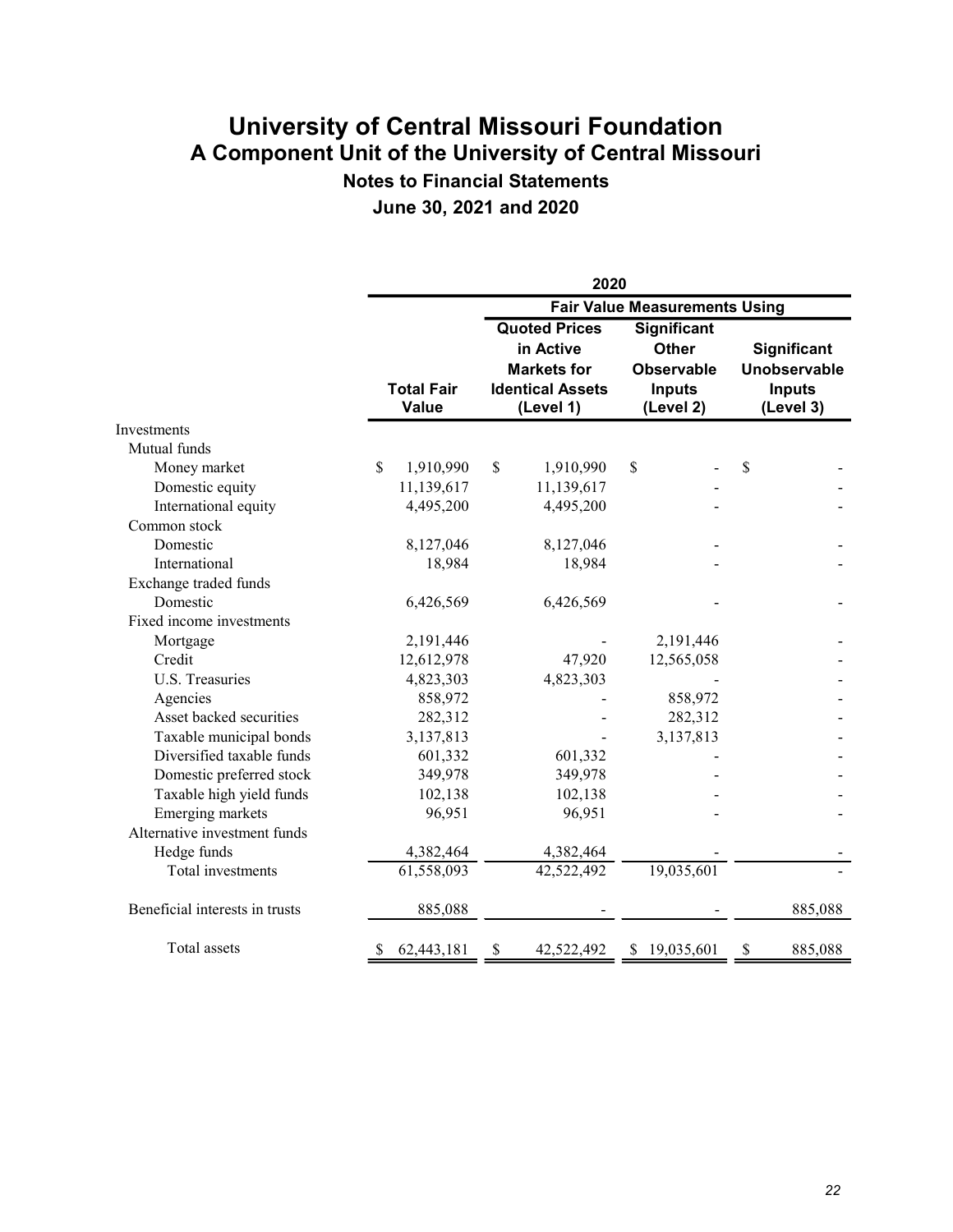Following is a description of the valuation methodologies and inputs used for assets and liabilities measured at fair value on a recurring basis and recognized in the accompanying statements of financial position, as well as the general classification of such assets and liabilities pursuant to the valuation hierarchy. There have been no significant changes in the valuation techniques during the years ended June 30, 2021 and 2020. For assets classified within Level 3 of the fair value hierarchy, the process used to develop the reported fair value is described below.

#### Investments

Where quoted market prices are available in an active market, securities are classified within Level 1 of the valuation hierarchy. If quoted market prices are not available, then fair values are estimated by using quoted prices of securities with similar characteristics or independent asset pricing services and pricing models, the inputs of which are market-based or independently sourced market parameters, including, but not limited to, yield curves, interest rates, volatilities, prepayments, defaults, cumulative loss projections, and cash flows. Such securities are classified in Level 2 of the valuation hierarchy. In certain cases where Level 1 or Level 2 inputs are not available, securities are classified within Level 3 of the hierarchy.

#### Beneficial Interest in Trusts

Fair value is estimated at the present value of the future distributions expected to be received over the term of the agreement. Due to the nature of the valuation inputs, the interest is classified within Level 3 of the hierarchy.

### Note 14: Significant Estimates and Concentrations

#### Concentrations of Credit and Market Risk

The Foundation invests in various investment securities. Investment securities are subject to various risks, such as interest rate risk, credit risk, and overall market volatility. Due to the level of risk associated with certain investment securities, it is reasonably possible that changes in the value of investment securities will occur in the near term and that such change could materially affect the amounts reported in the financial statements. The Foundation has established guidelines to mitigate these risks. These guidelines are periodically reviewed and modified when necessary.

#### **Contributions**

Approximately 18 percent of all contributions were received from one donor during the year ended June 30, 2021.

Approximately 39 percent of all contributions were received from two donors during the year ended June 30, 2020.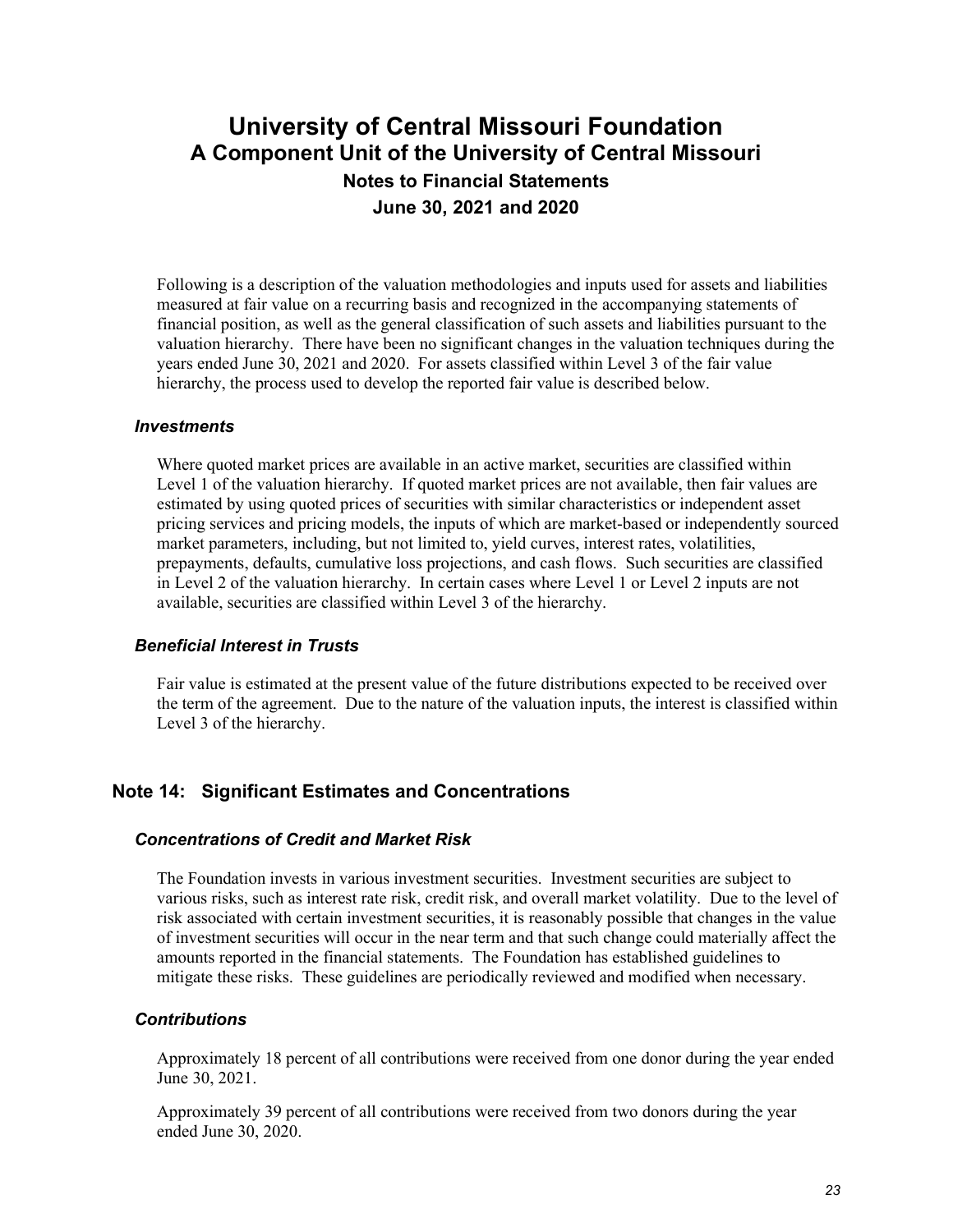### Note 15: Liquidity and Availability

The Foundation receives significant contributions with donor restrictions to be used in accordance with the associated purpose restrictions. It also receives gifts to establish endowments that will exist in perpetuity; the income generated from such endowments is used to fund programs. In addition, the Foundation receives support without donor restrictions; such support has historically represented approximately 7 to 11 percent of annual program funding needs, with the remainder funded by investment income without donor restrictions and appropriated earnings from gifts with donor restrictions.

The Foundation considers investment income without donor restrictions, appropriated earnings from donor-restricted and Board-designated (quasi) endowments, contributions without donor restrictions and contributions with donor restrictions for use in current programs which are ongoing, major, and central to its annual operations to be available to meet cash needs for general expenditures. General expenditures include administrative and general expenses, fundraising expenses and scholarship, academic enrichment, and grant commitments expected to be paid in the subsequent year. Annual operations are defined as activities occurring during the Foundation's fiscal year.

The Foundation manages its cash available to meet general expenditures following three guiding principles:

- Operating within a prudent range of financial soundness and stability
- Maintaining adequate liquid assets
- Maintaining sufficient reserves to provide reasonable assurance that long-term commitments and obligations under endowments with donor restrictions and quasiendowments that support mission fulfillment will continue to be met, ensuring the sustainability of the Foundation

The Foundation's Finance Committee (the "Committee") meets annually to review and approve the annual operating budget and annual payout. Due to this timing, the Foundation strives to maintain financial assets available to meet general expenditures at a level that represents 100 percent of annual expenses for administrative, general, and fundraising expenses plus an amount that represents the next expected payment for the annual payout approved by the Committee, which typically represents approximately 51 percent of the expected annual cash needs.